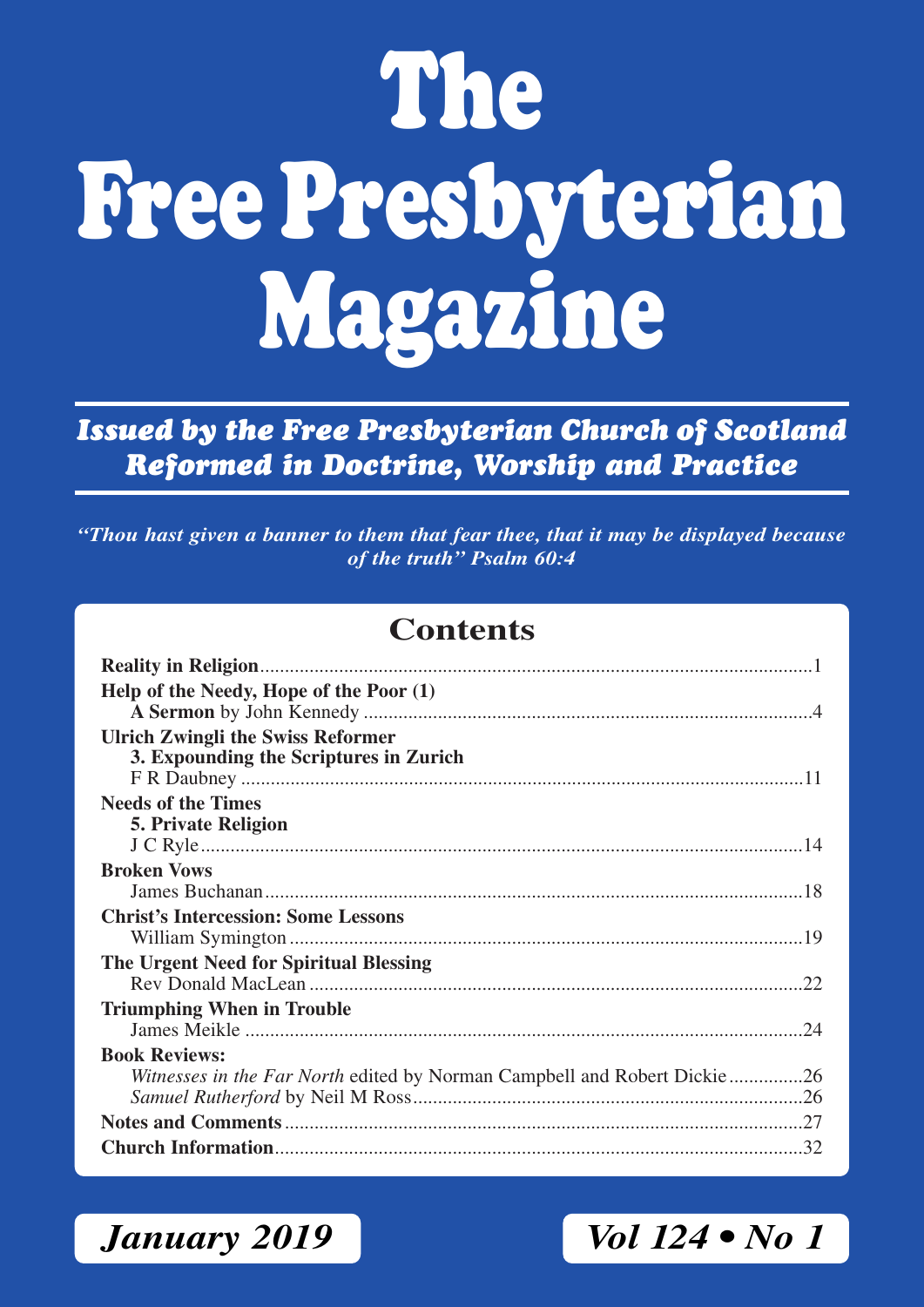### **The Free Presbyterian Church of Scotland**

**Moderator of Synod:** Rev A W MacColl MA PhD, F P Manse, Swainbost, HS2 0TA; tel: 01851 810228.

**Clerk of Synod:** Rev K M Watkins BA, F P Manse, Ferry Road, Leverburgh, Isle of Harris, HS5 3UA; tel: 01859 520271; e-mail: kmwatkins@fpchurch.org.uk.

**Assistant Clerk:** Rev J R Tallach MB ChB, 2 Fleming Place, Stornoway, HS1 2NH; tel: 01851 702501.

**General Treasurer:** Mr W Campbell, 133 Woodlands Road, Glasgow, G3 6LE; tel: 0141 332 9283, fax 0141 332 4271, e-mail: wc.fpchurch@btconnect.com.

**Law Agents:** Brodies LLP, 15 Atholl Crescent, Edinburgh, EH3 8AH; tel: 0131 228 3777.

#### **Clerks to Presbyteries:**

**Northern:** Rev D W B Somerset BSc DPhil, 18 Carlton Place, Aberdeen, AB15 4BQ; tel: 01224 645250.

**Southern:** Rev R MacLeod BA, 4 Laurel Park Close, Glasgow, G13 1RD; tel: 0141 954 3759.

**Western:** Rev D A Ross, F P Manse, Laide, IV22 2NB; tel: 01445 731340.

**Outer lsles:** Rev A W MacColl MA PhD, F P Manse, Swainbost, Isle of Lewis, HS2 0TA; tel: 01851 810228.

**Asia Pacific:** Rev G B Macdonald BSc, 60 Hamilton St, Riverstone, NSW 2765; tel. 02 9627 3408.

**Zimbabwe**: Rev S Khumalo, Stand No 56004, Mazwi Road, Lobengula, PO Magwegwe, Bulawayo; tel: 00263 9407131.

**Zimbabwe Mission Office:** 9 Robertson Street, Parkview, Bulawayo; tel: 002639 62636, fax: 002639 61902, e-mail: fpchurchheadoffice@gmail.com.

#### **Residential Care Homes:**

Ballifeary House, 14 Ness Walk, Inverness, IV3 5SQ; tel: 01463 234679.

Leverburgh Residential Care Home, Ferry Road, Leverburgh, Isle of Harris, HS5 3UA; tel: 01859 520296.

**Website of the Free Presbyterian Church of Scotland:** www.fpchurch.org.uk.

### **The Free Presbyterian Magazine**

Published by The Free Presbyterian Church of Scotland (Scottish Charity Number SC003545). Subscriptions and changes of address to be sent to the General Treasurer, Mr W Campbell, 133 Woodlands Road, Glasgow, G3 6LE; tel: 0141 332 9283. The subscription year begins in January. Prices are on back cover. One month's notice is required for change of address. Queries about delivery of the magazines should be sent to the General Treasurer, not the printer.

**Editor:** Rev K D Macleod BSc, 11 Auldcastle Road, Inverness, IV2 3PZ. Tel: 01463 712872; e-mail: kdmacleod@gmail .com. Unsigned articles are by the Editor.

**Editorial Board:** The Editor, Rev A W MacColl, Mr K H Munro, Rev D W B Somerset.

**Deadline for sending material to the Editor:** The beginning of the month previous to publication.

**The Gaelic Supplement** (quarterly): Editor: Rev A W MacColl MA PhD, F P Manse, Swainbost, Isle of Lewis, HS2 0TA. Available free on request.

**Youth Magazine:** *The Young People's Magazine*. Editor: Rev K D Macleod BSc.

### **Communions**

**January:** *First Sabbath:* Nkayi; *Fourth:* Auckland, Inverness, New Canaan.

**February:** *Second Sabbath:* Dingwall; *Third:* Stornoway; Carterton; *Fourth:* Larne, Zenka.

- **March:** *First Sabbath:* Sydney, Tarbert; *Second:* Ness, Portree; *Third:* Halkirk, Kyle of Lochalsh; *Fourth:* Barnoldswick, *Fifth:* Ingwenya, North Tolsta.
- **April:** *First Sabbath:* Laide; *Second:* Chesley, Maware, Staffin; *Third:* Gisborne; *Fourth***:** Glasgow; *Fifth:* Mbuma.

**May:** *First Sabbath:* Aberdeen, Donsa, Grafton, Leverburgh, London; *Second:* Achmore; *Third:* Edinburgh, Scourie; *Fourth***:** Chiedza.

**June:** *First Sabbath:* Perth, Shieldaig; *Second:* Nkayi, North Uist, Santa Fe; *Third:* Lochcarron, Uig; *Fourth:* Bulawayo, Gairloch; *Fifth:* Inverness.

**July:** *First Sabbath:* Beauly; *Second:* Bonar Bridge, Staffin, Vancouver; *Third:* Applecross, Fort William; *Fourth:* Auckland, Vatten; *Fifth***:** Cameron.

**August:** *First Sabbath:* Dingwall; *Second:* New Canaan, Somakantana; *Third:* Laide; *Fourth:* Farr, Stornoway, Zenka.

**September:** *First Sabbath:* Chesley, Sydney, Ullapool; *Second:* Halkirk, Munaka, Portree; *Third:* Tarbert; *Fourth:* Aberdeen, Barnoldswick; *Fifth:* Ingwenya.

**October:** *First Sabbath:* Dornoch, Grafton, Lochcarron, North Tolsta; *Second:* Gairloch, Ness; *Third:* London, Odessa; *Fourth:* Edinburgh, Gisborne, Mbuma, Uig.

**November:** *First Sabbath:* Leverburgh; *Second:* Glasgow; *Third:* Chiedza, Singapore.

**December:** *Third Sabbath*: Bulawayo, Santa Fe, Tauranga.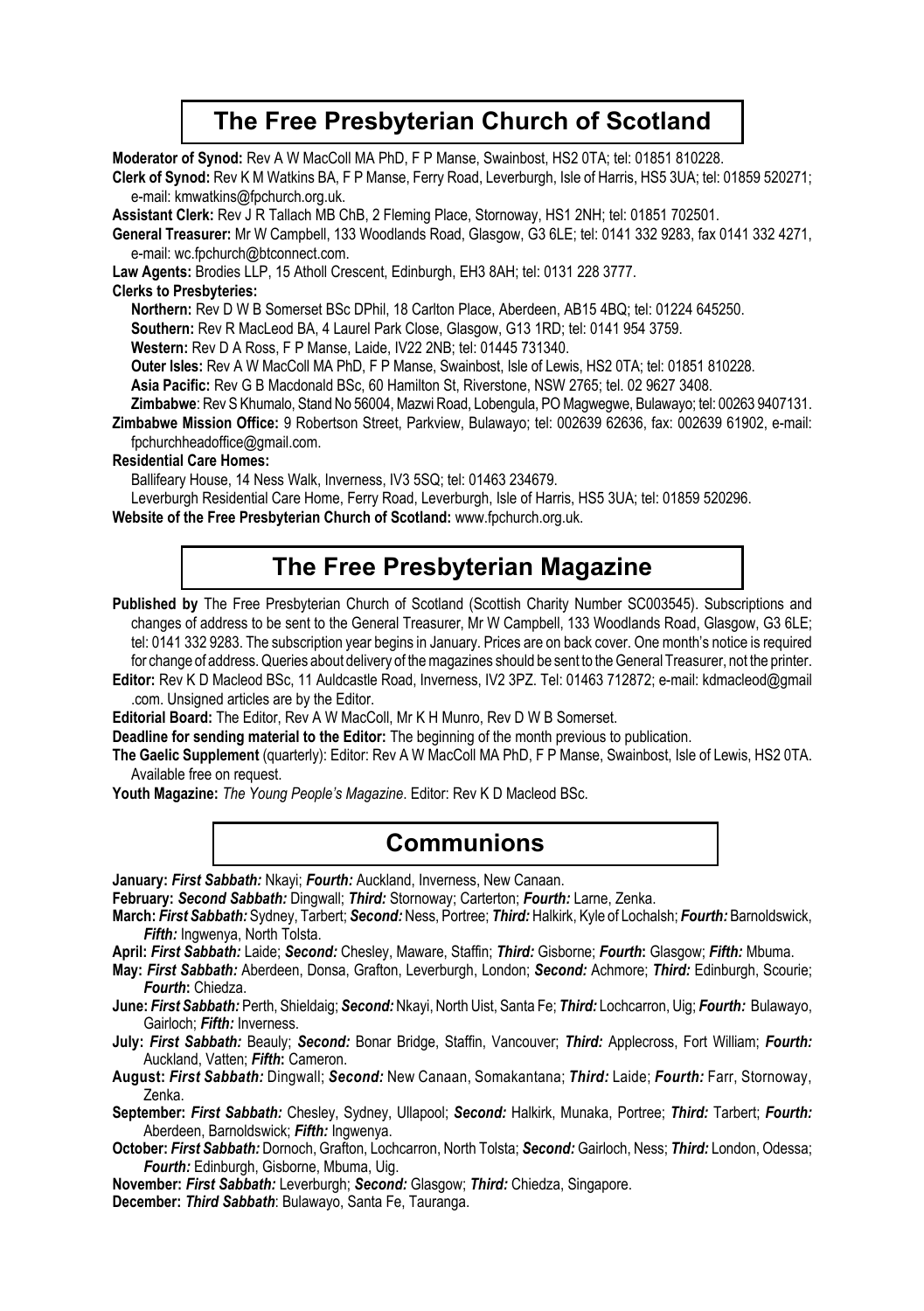# **The**

# **Free Presbyterian Magazine**

Volume 124 January 2019 Number 1

# **Reality in Religion**

Thomas Halyburton was born in 1674. His father George had been a minister in Perthshire until he was ejected from his charge in 1662, along with hundreds of others who refused to submit to the new ecclesiastical regime under Charles II. Thomas Halyburton followed his father's principles and became minister of Ceres, in Fife, in 1700. Ten years later he was appointed a professor of divinity in St Andrews. Throughout his ministry he faced a struggle with ill health and died in 1712. He was buried in St Andrews beside another worthy minister and divinity professor, Samuel Rutherford. In the words of Rev Hugh Cartwright, Halyburton "has been regarded as one of the most distinguished Scottish theologians. Hugh Martin described Halyburton and [William] Cunningham as 'the two greatest theologians that Scotland has ever produced'. John Duncan regarded Halyburton as 'a minor John Owen', in the same category as Herman Witsius, and classed his *Memoirs* with Augustine's *Confessions* and Bunyan's *Grace Abounding*."1

High praise indeed for Halyburton as a theologian! Yet a man's godliness is not necessarily on the same level as his theological ability. In this case, however, there is no question about the standard of Halyburton's godliness. Let us listen to him on his deathbed, as he welcomed a visitor: "Come and see your friend in the best case that you ever saw him in – longing for a deliverance and hastening to the coming of the day of God; waiting for the salvation of God, on a bed of roses, though nature and skin may not say so – a bed perfumed. And, man, I sent for you; I longed to see you that I might give you encouragement in an ill world to preach the gospel, and stand by Christ, that has been so good to me. This is the best pulpit that ever I was in. I am now laid on this bed for this end, that I may commend my Lord.

"All these soft clothes are like sacking about me, and yet I have perfect ease of spirit. My breast is drawing together as sorely as if it were with cords, and still the Lord keeps composure. What is in this? I would have scarcely believed, though I had been told it, that I would have kept in the right exercise of my judgement under this racking pain. Whatever come of

<sup>1</sup>Introduction to Thomas Halyburton, *Works*, vol 1, James Begg Society, 2000, p v.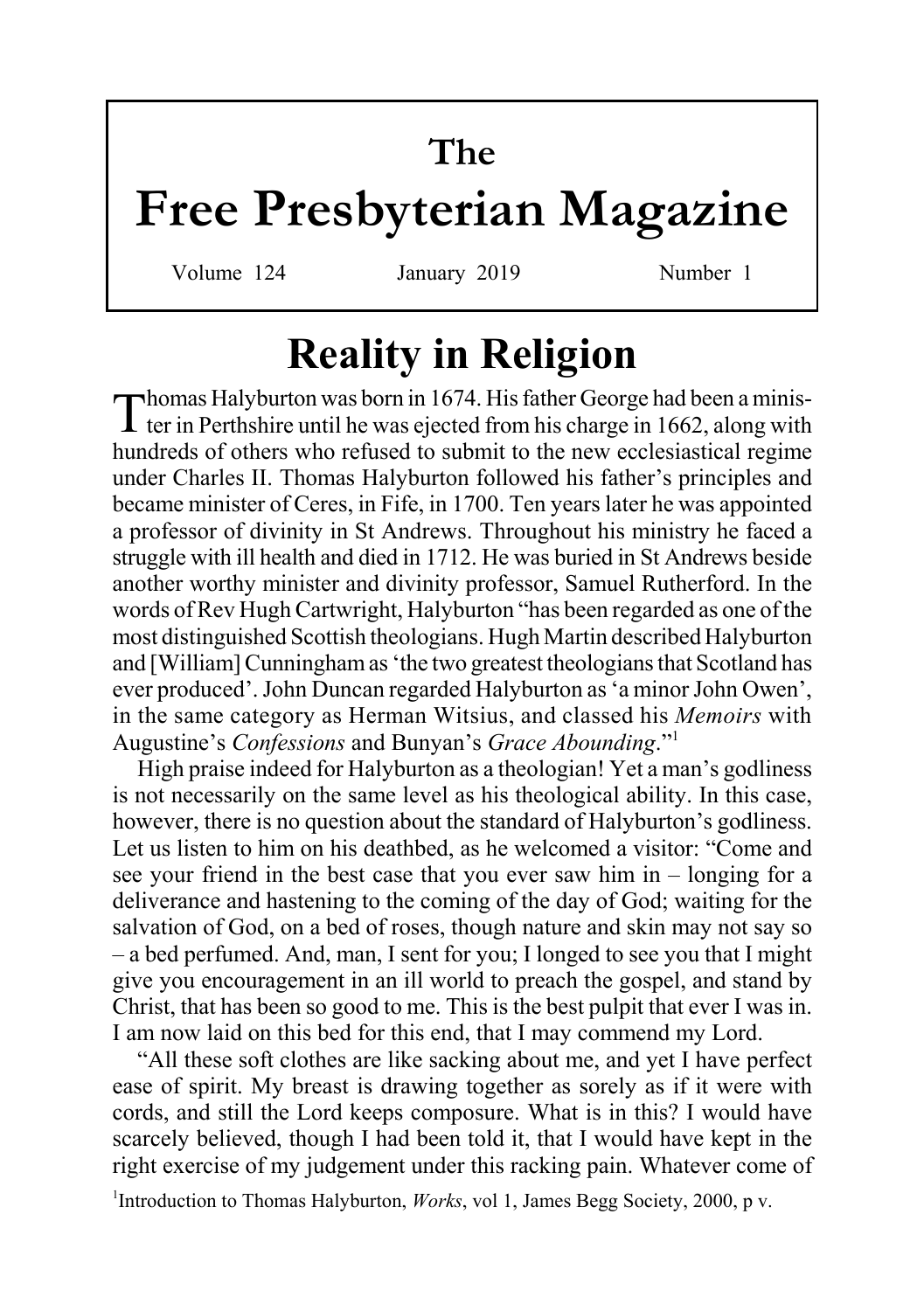it, I am sure I am a demonstration that there is a reality in religion; and I rejoice in this, that God has honoured a sinful worm to be a demonstration of His grace. . . . Worthy is the Lamb to receive glory."2

There was clearly a reality in Halyburton's religion. Still relatively a young man, not yet 40, suffering in his chest and from a skin complaint and experiencing extreme pain, he confronts death and eternity with a God-given confidence. He can commend God, who has redeemed his soul and has prepared him for eternity; so he can look forward to spending eternity in the presence of the God who saved him.

This issue of *The Free Presbyterian Magazine* is due to appear about the time when the year 2018 passes into 2019. This is a time when we would all do well to consider our own position in view of death. No one can deny that death will come to everyone, sooner or later; yet no one is justified in presuming that he or she will be spared for many years, or even days, before having to leave this world. And if a time comes when we recognise a serious failure of health, for instance, that leaves us with little prospect of continuing much longer in this life, could we, like Haliburton, feel a legitimate degree of confidence that death will bring us into a better world?

Many, when experiencing serious illness, have observed that it is not a good time to seek the Lord. This surely means that we ought to feel a real sense of urgency when we read or hear the call: "Seek ye the Lord while He may be found, call ye upon Him while He is near" (Is 55:6). This verse reminds us that a time is coming when, if we do not make use of our present opportunity to seek the Lord, we will not be able to find Him; it will be too late. For those who have passed away from this world unprepared, it will then be too late to seek the Lord; so their final destination must be hell, with its endless punishment.

One would imagine that most, if not all, readers of this *Magazine* accept the teachings of the Bible about eternity, but one cannot believe that they all take seriously the implications of these teachings. Do *you* take seriously the words of Jesus about "wailing and gnashing of teeth" (Mt 13:42)? They point us (1) to a tremendous, unending sadness, a complete absence of happiness, exacerbated by a total lack of hope for the future; and (2) to a persistent rebellion of spirit.

All this emphasises the *danger* of refusing to follow the directions God gives in Isaiah 55:6. Yet it is a thoroughly selfish attitude that lies behind many people's refusal to serve God now, while promising themselves that they will seek Him before the end comes, expecting to enter the blessedness of heaven thereafter. Now we know that one of the thieves suffering on a 2 Quoted in John Macleod, *Some Favourite Books*, Banner of Truth, 1988, pp 17-18.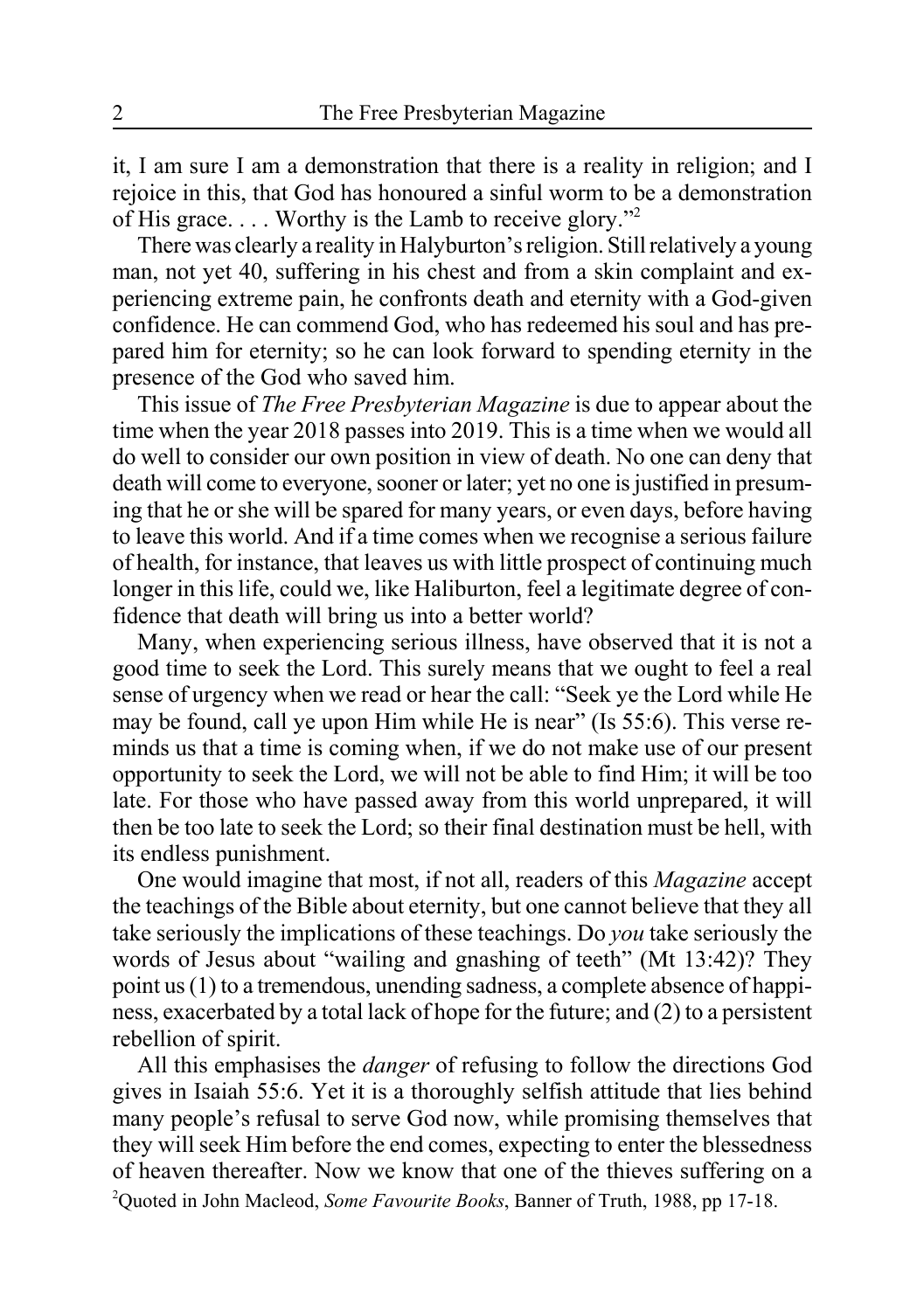cross beside Jesus found mercy when he sought the Lord almost at the last moment of his life. But we also know that the other thief continued in rebellion and hardness of heart to the very end. There is great sin involved in a continuing refusal to give up one's sins and forsake worldliness and carelessness. Correspondingly there is great sin in the lack of desire to serve God, however limited the way that is open to us, for all the rest of the time we are spared in this world.

When we are within reach of at least some of the means of grace, we should ensure that we make good use of them. Even if we are not able to attend public worship, where the Scriptures are expounded and applied, we may read the Bible and come to the throne of grace to "call upon" the Lord for mercy, for in all these means of grace, the Lord is not far from us.

At the end of a sermon entitled, "Abundant Pardon", on Isaiah 55:7, C H Spurgeon addressed his hearers earnestly: "What if that mercy should be slighted? What if there should be such abundant mercy, and it should be rejected? What if we do despite to the mercy of God, and to the blood of His dear Son? Those that are unwilling to be forgiven doubly deserve to be left to their own deserts. If God speaks you fair and you will not have Him, you must not wonder if by-and-by He changes His note.

"The lamp holds out to burn, and while it burns you may have mercy. It will soon burn out, remember. The longest life is short, and after that there will be no further mercy, no terms of grace. The mercy seat will be gone, and the judgement throne will fill its place. O if God only gave us five minutes to find mercy in, surely if we were not fools, we should avail ourselves of it; but while He has lingered with some of you for 50 years, and still lingers, do not provoke Him; but 'today, if ye will hear His voice, harden not your hearts,' but turn unto Him."<sup>3</sup>

A new year reminds us that time is passing, and apparently with increasing swiftness. Our time to seek the Lord, and to call on Him for mercy is becoming steadily shorter and we do not know how long is left. It should be obvious that, in spite of his pain and discomfort, Thomas Halyburton's position was eminently desirable: he was safe, on the verge of a blessed eternity. He had not left seeking salvation until the last possible moment; early in life he had recognised that "there is a reality in religion", in true Christianity, for those who come to God through Jesus Christ. May we also recognise this and seek the Lord while He may be found, and call upon Him while He is near! Let us remember that "*now* is the accepted time . . . *now* is the day of salvation" (2 Cor 6:2). Tomorrow may be too late.

3 C H Spurgeon, *The Metropolitan Tabernacle Pulpit*, vol 20, London, 1875, p 552. The sermon was preached in 1874.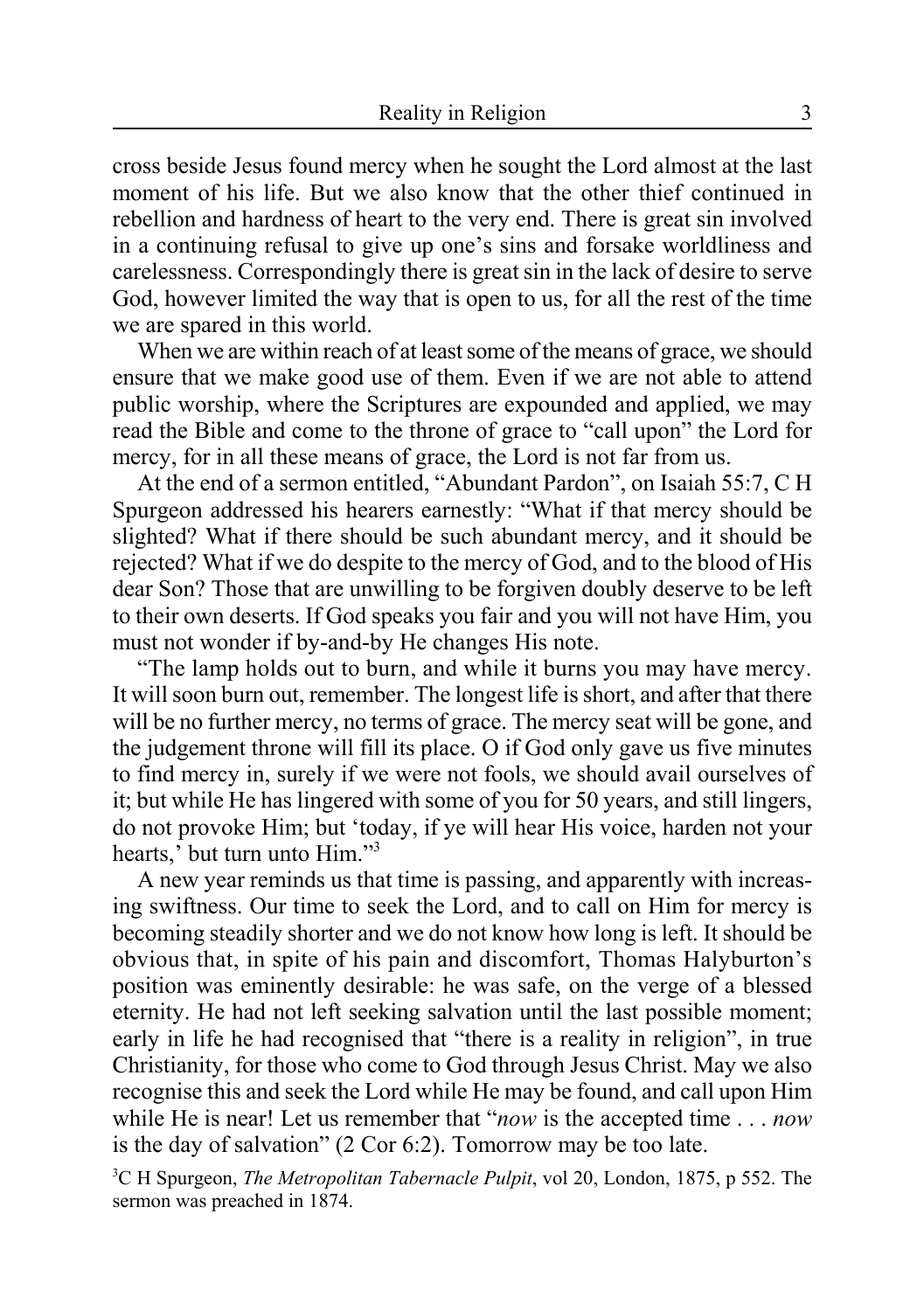# **Help of the Needy, Hope of the Poor (1)1**

**A Sermon by** *John Kennedy*

Psalm 9:18. *For the needy shall not alway be forgotten; the expectation of the poor shall not perish for ever.*<br>These words are in a strange connection with the preceding verse. They

These words are in a strange connection with the preceding verse. They seem to give the reason why "the wicked shall be turned into hell, and all the nations that forget God". "Turned into hell" the wicked shall all be, whoever they may be and wherever they may be, whatever form they may assume before men, however deftly they may disguise themselves, be they in the church or in the world, in the palace or in the cottage, in the pulpit or in the pew, if they do not have the fear of God in their hearts. These are swayed by a principle of enmity to God though, by ignoring Him, they preserve an utter unconsciousness of this state of feeling. These form part of the army engaged in conflict with the Almighty, and whither can they turn away from "the thick bosses of His buckler" when He arises to execute judgement, but towards the only opening that has been allowed to remain for them – the gate of an eternal hell.

Thus too it shall fare with "all the nations that forget God" – all those nations that do not acknowledge Him as their supreme Governor, that do not care to have His worship observed, His laws respected and His Church maintained, and whose whole influence is exerted without any regard to His glory. From this sweeping sentence no wicked person, no God-forgetting nation, can escape unless divine grace grants deliverance, in a way which secures the claims of divine justice.

But how is this related to the text? Is it because grace is secured to "the needy" that vengeance is sure to them? The connection of judgement and the needy in the work of salvation is often exhibited to us in Scripture – so often that we need not wonder to find it here. If the destruction of the wicked is required, in order that "the poor" may be succoured, can we any longer wonder that it should take place after we have looked at the death of "the Lord of glory"? He who bruised His well-beloved Son will not hesitate to crush the wicked for the sake of the needy, whom He loves with an everlasting love. Can we wonder that He who "spared not His own Son, but gave Him up" to death for His people, should say, "I gave Egypt for Thy ransom, Ethiopia and Seba for Thee".

But how does the work of destruction tell on the work of salvation in this case? That can be seen when we connect the work of judgement on the cross <sup>1</sup>This sermon was preached at Dingwall and is taken, with editing, from his published volume of *Sermons*. Kennedy was born 200 years ago and died in 1884.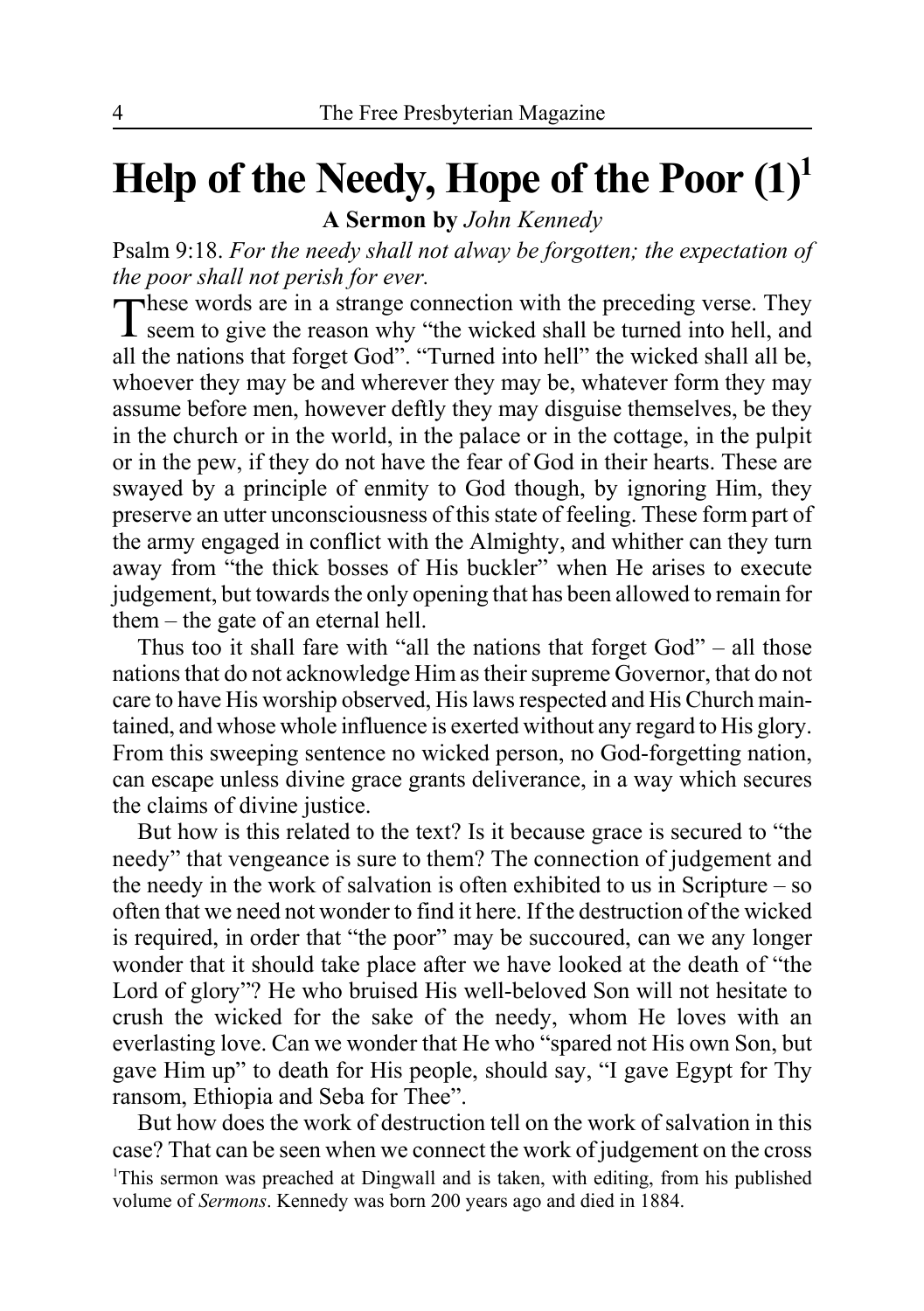with the succour which came from heaven to the poor. But how can the destruction of wicked persons and of ungodly nations be regarded as a proof of God's grace to "the needy?" In so far as "spiritual wickedness in high places" is concerned, it is evident that there can be no salvation of the "poor" without its utter destruction. But wicked people and ungodly nations are referred to here, and the question is: How can the destruction of these be a proof of God's care of His people?

Surely the needy were not crying for this work of judgement? Certainly not. But there are two ways in which the judgement prepares for, and proves, the mercy. (1.) In the measure in which these enemies were oppressors of God's people, the destruction of them is at once a proof of His awful wrath against sin and of His loving zeal for the welfare of His people. Because the needy must be remembered, these must be destroyed. (2.) The poor and needy, by their self-denied zeal, have merged themselves in the Lord's cause, so that whatever is done in advancement of that cause is done to them. They have given themselves to prayer for the coming of His kingdom, and all He does in opening up, by works of judgement, doors of access for the gospel to all parts of the earth is an answer to their cry. "By terrible things in righteousness" He gives an answer to their prayers, and they accept this answer with gladness, even though, as they think of the "terrible things" done "in righteousness", they must join trembling with their mirth.

There seems to be a great difference between the connection of the two verses before us and the connection we find between the "nations" and the "poor" in Psalm 72. In verses 11 and 12 of that Psalm we read, "All kings" shall fall down before Him; all nations shall serve Him. For He shall deliver the needy when he crieth; the poor also, and him that hath no helper." There it is the conversion, not the destruction, of the nations that is connected with the succour of the poor. How these are connected is not so difficult to discover. For (1) the conversion of the nations is in answer to the cry of the needy throughout many generations; (2) it takes place because the Lord has blessed the service which He has helped the poor to render; and (3) it is when kings and nations come to know Messiah as the deliverer of "the needy" that they will be disposed to fall down before Him and to serve Him.

Till that blessed time comes, sweeping destruction shall overtake nation after nation. Thus only by a work of judgement, in vindication of His claims, shall God answer the cry of the oppressed. If you are a true friend of Messiah, you must meanwhile be content if God deals with the nations that refuse to serve Him to show His zeal in behalf of His Anointed One and make manifest the glory of His righteousness, while you enjoy the hope that all kings will in due time bow before your Beloved, and that all nations will serve Him.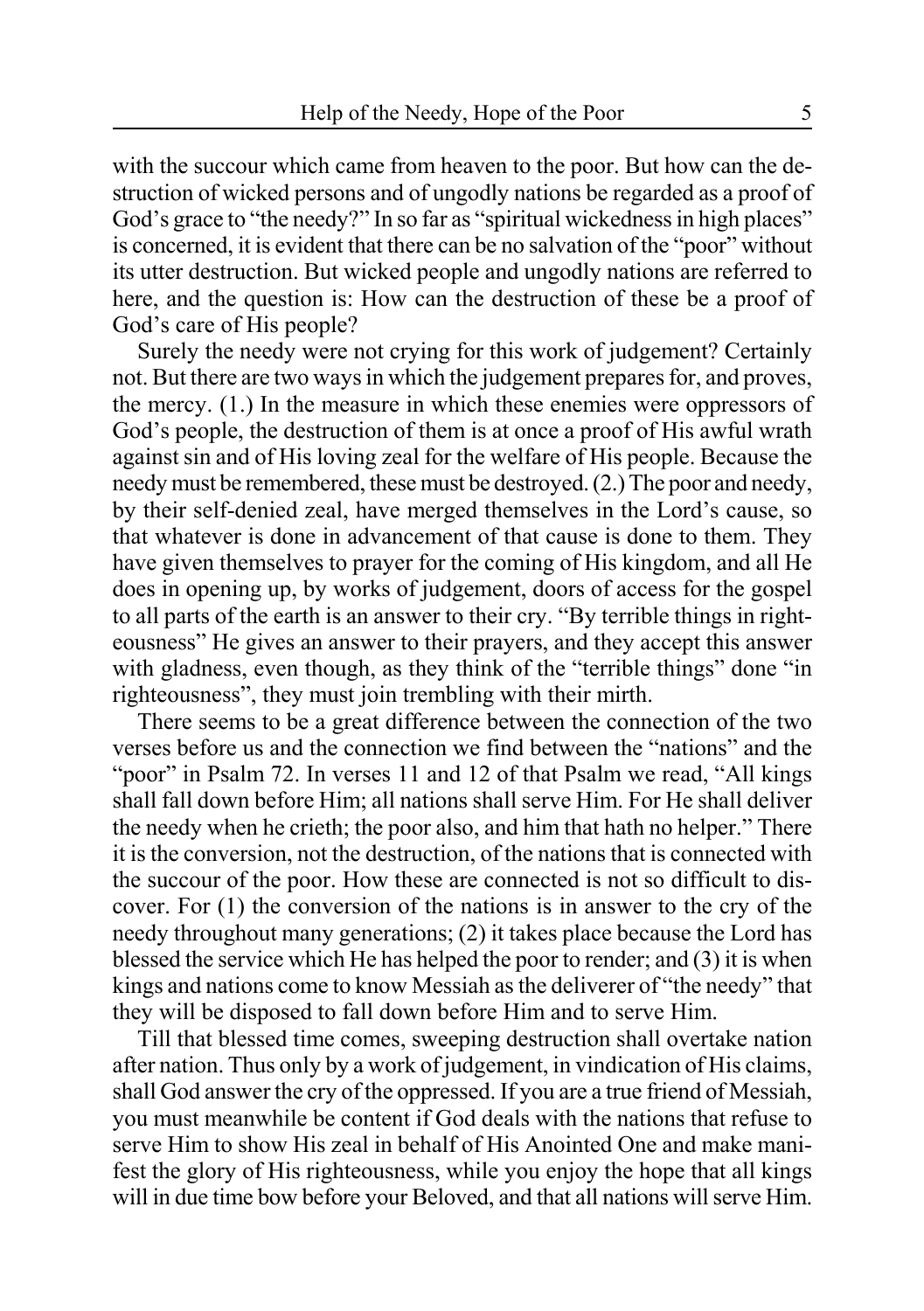But, confining our attention to the text, let us consider (1) the description which it gives of the Lord's people and (2) the gracious promise of the Lord regarding them.

**1. The description: the needy, the poor.** Such is the Lord's way of describing His people. They, according to His account of them, are "needy" and "poor". As to their condition they are "needy" and as to their disposition they are "poor". They are "needy" in their consciousness of what they are, and they are "poor in spirit". He has so arranged their lot on earth that they cannot but be "needy" and He has so renewed their spirit that they cannot but be "poor".

Do not imagine that the Lord here makes an exposure of His people. He does not so intend the description which He gives of them. It is just that this is the view of them in which He specially delights. "To this man will I look," He says, "even to him that is poor and of a contrite spirit, and trembleth at My word." "I dwell . . . with him . . . that is of a contrite and humble spirit." Why should He not thus describe them when the best thing even He can do for them is to keep them conscious of their poverty, and willingly and hopefully dependent on His grace? And what more befits His love than to delight in their willing reception of His grace? And what is more becoming to Him "who inhabiteth eternity", and "whose name is holy", than that He should delight in and dwell with the only people on the earth who accord to Him His place as "the fountain of living waters", and who are willingly subjecting themselves to the operation of the Holy Ghost, in order to the destruction of all sin?

Let us not think that this aspect of true godliness is something that ought to have passed away with the gloom of Old Testament times. Surely Christ's description of those who are truly blessed must apply to spiritual religion in every age and clime. That description, in Matthew 5, begins by calling them "poor" and mourners, and closes by calling them "persecuted". While in each one of all the intervening marks by which they are indicated, there is something on account of which they cannot fail to be both "needy" and sorrowful. That is the infallible account of true religion – the true description of the true Christian – and it quite accords with what this Old Testament verse tells us of the people whom the Lord delights to succour.

To the eye of the world this seems a very ungainly aspect of religion. They are prone to say, If these are the people who are truly religious, we prefer to be outside of their circle. This has set some to think that, in the interests of true religion, this aspect of it should be kept out of sight. Exhibit, they say, only the joyousness of Christianity, so that the world may be attracted and not repelled.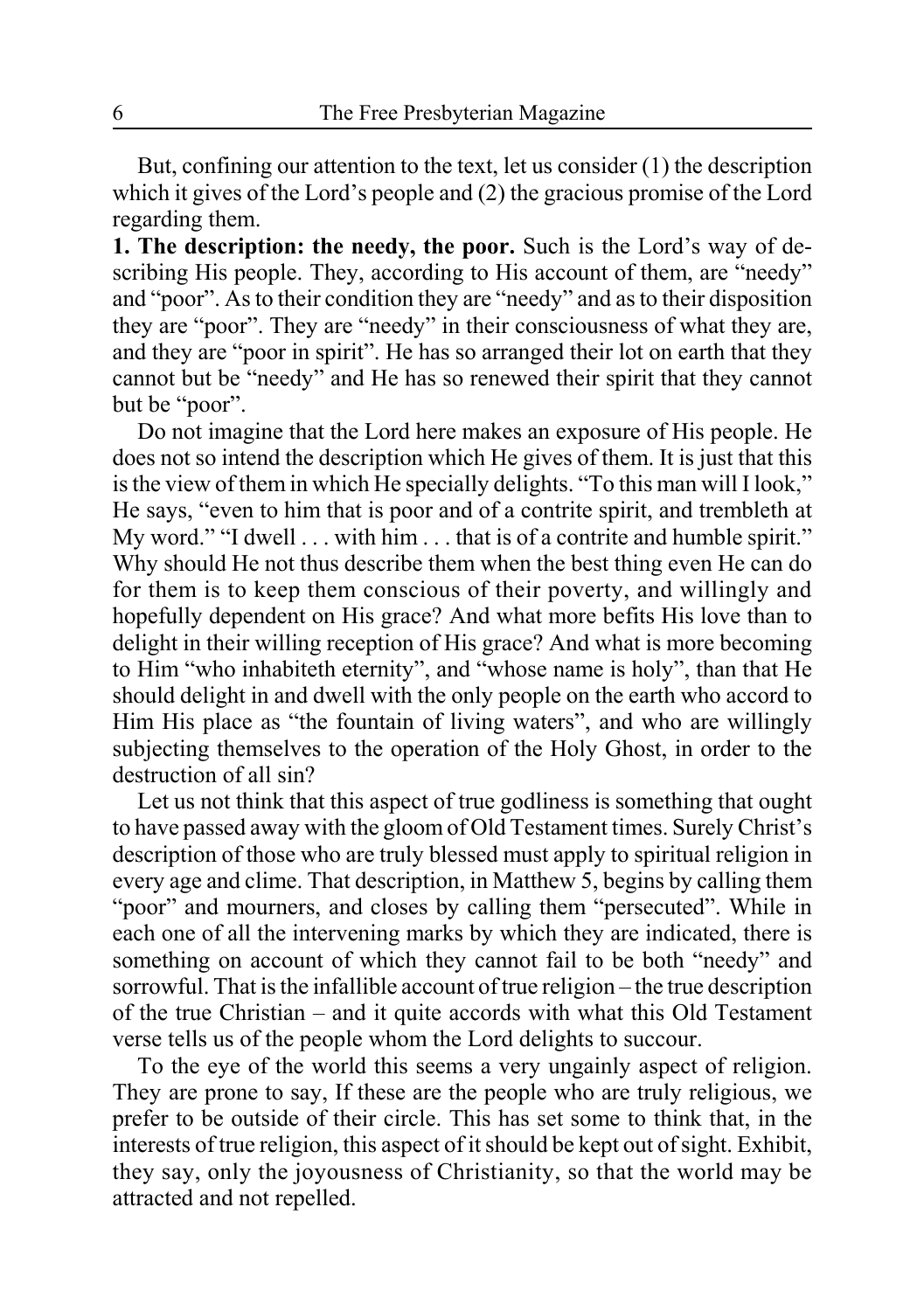But would that not be a one-sided, and therefore false, representation of it? And are you to gain, by a lie, accessions from the world? Are you to hide that aspect of true religion in which God especially delights? Are you to succeed by being unlike the "Man of Sorrows" and by following a different course from Him, who never hid from inquirers the painful trials which awaited all who followed Him? If you imagine that there is anything about true religion which requires to be hidden, what a poor estimate you have formed of it! And you are utterly mistaken if you think that any attraction will ever effectively win souls to Christ but His own beauty and love as, lifted up on the cross, He is presented in gospel light before the perishing.

Men of a naturally joyous temperament, with a whole heart, may find it easy to present a somewhat effective attraction to the world. But they draw people to themselves and not to Christ. Those too who have attained to an easy hope that all is well with them may readily keep a soulless smile on their faces; they may have much to say of gladness and nothing of sorrow, in their experience of what they call Christian life. These may be as zealous and as successful as the Pharisees were in making proselytes, by inducing others to be like themselves. But what is either the world or the Church the better of their labours?

There are some who think that the presence of sorrow in the consciousness of a Christian is always the result of backsliding. There are few greater mistakes than this. It was not the fruit of backsliding which gave Job his bitter experience of anguish, and Paul was never further from being in a backsliding state than when he cried, "O wretched man that I am! Who shall deliver me from the body of this death?" It is true that a Christian can have no spiritual gladness while unpardoned sin lies on his conscience, and sin unmortified is cherished in the heart; but it is just as true that the Lord is sovereign in dispensing the comforts by which the broken heart is made glad.

It is also a mistake to imagine that an assurance of an interest in Christ banishes all sorrow from the heart, and that if there is sorrow it must be the result of unbelief. It is quite true that, without the hope of glory, no Christian can be glad – at any rate, he can have no spiritual joy, though he may have the ease that is found in sleep. But it is quite as true that the man who rejoices "in hope of the glory of God" has enough in himself to make him sorrowful even when rejoicing. It is then that his pain is deepest, because of the corruption he still finds within himself, because of how little he has ever rendered to the Lord for all His benefits, and because of the condition of the Church and of the world around him. This is in contrast to what is before the eye of his hope in the company of those who have reached home in heaven before him.

So bent are some on the banishment of all sorrow from their religion, and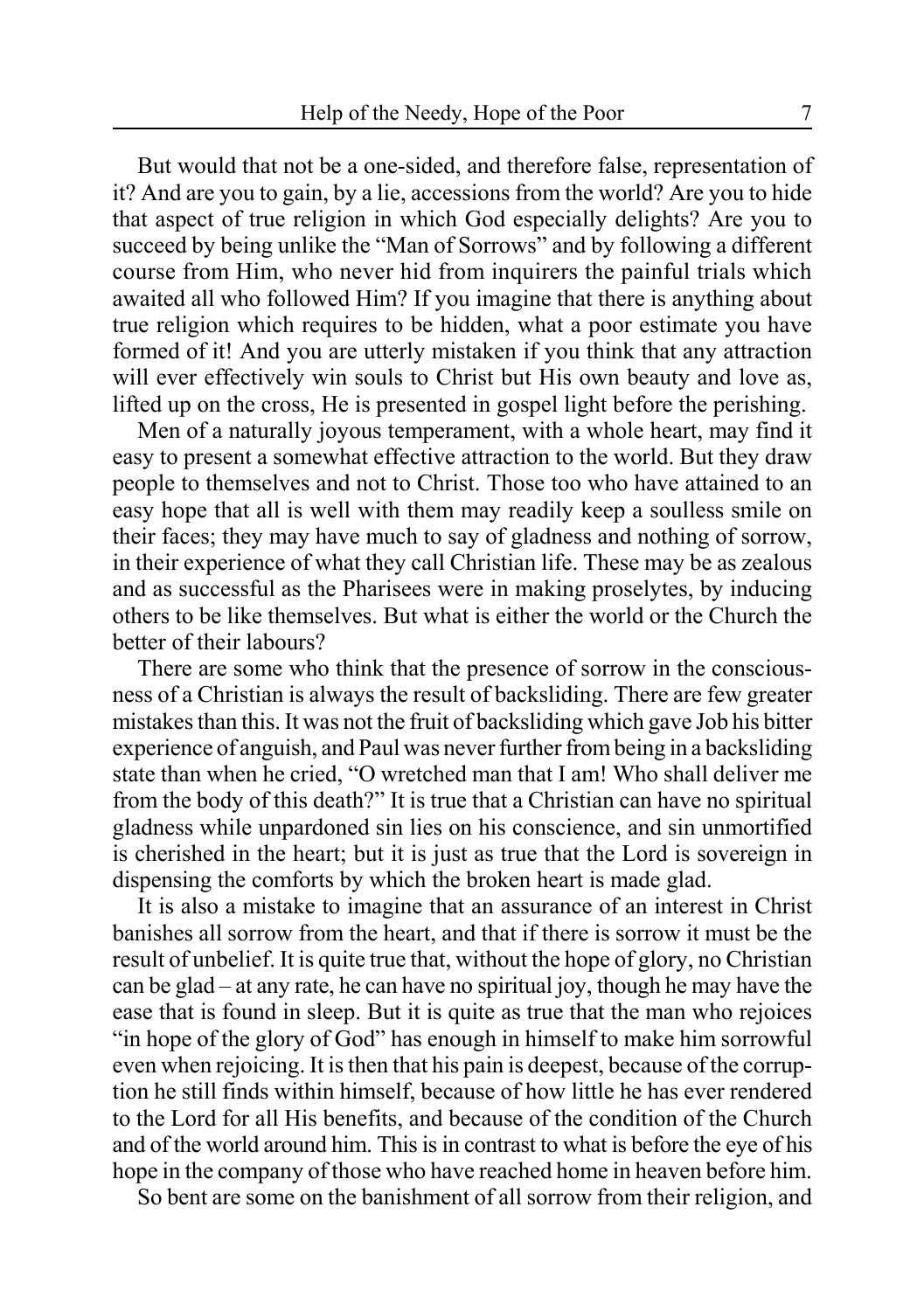at the same time so haunted by the thought that perfect sinlessness must precede perfect joy, that they have conceived the idea of attaining to such a victory over sin, even in this life, as shall allow them to "rejoice" without "trembling". It is quite easy for these dreamers to attain an unconsciousness of sin. They have merely to form a standard of experience and service for themselves, apart from the Word of God, and thus attain to an imagined perfection and reach a dreamer's place of perfect happiness.

But true Christian gladness springs out of conflict and requires brokenness of heart. The "new song" is one sung in the midst of the battle, in anticipation of the final triumph; it does not require all sorrow to be banished from the heart in order that songs may arise from it. There is a joy which is according to the measure of the sorrow which attends it, the joy that flows from looking on the slain Lamb. The measure of the sorrow flowing from looking on Him "whom they have pierced" is just that of the gladness which that look produces. The sorrow and the joy are not in conflict but in harmony. They are mutually helpful, rather than opposed.

Let our great care be to "pass the time of our sojourning here in fear" of God, and to "walk in love". Let the gravity of godly fear combine fervent love in the Christian's bearing towards the world around him. It is thus that he will show himself to be Christlike. His joy is safe in the Lord's hands. Let him not selfishly concern himself with it.

Nor is the aspect of religion presented in our text at all inconsistent with the counsels addressed to Christians to "rejoice in the Lord". It is because they have so much in themselves to make them sad that they are called so often to "rejoice in the Lord". In Him there is no cause for sorrow; in Him they may always be glad. There is an infinite and unfailing fountain of blessedness in Him, and it is in the measure in which all, apart from Him, is disappointing and distressing – and they so find it – that Christians will be found coming to it. "Sorrowful, but always rejoicing," is what can be attained to here. Sorrow without joy, and joy without sorrow, are not the alternative feelings on earth – the former belongs to hell, the latter to heaven.

"*The needy*." In a ruinous hut, through which the winds blow and into which the rains pour, in a distant wasteland, infested with wild beasts, and haunted by thieves and murderers, lies a poor man covered all over with sores and reduced to utter helplessness. He cannot move off his bed, and even were food and medicine placed beside him, he does not have the strength to raise either to his mouth. He has only one friend on earth who can do anything for him and is dependent on him for all he needs. Would you not call this man needy? And who could suffice to act the part of a friend to someone in such circumstances? He is dependent on the only one who is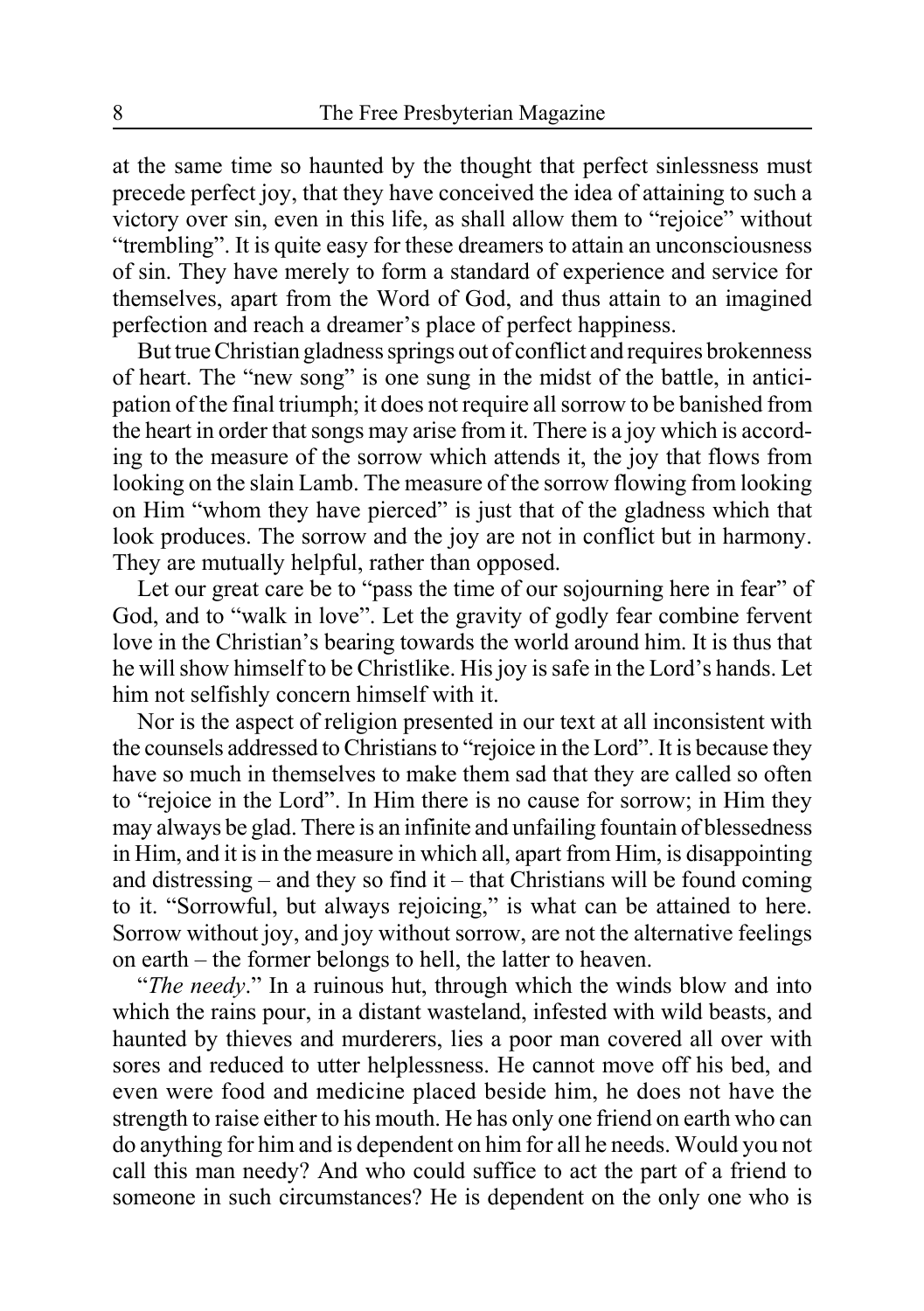disposed to help him for protection, food and medicine, and to attend on him. If so, where can someone be found to undertake to keep him alive and to restore him to health. His case seems utterly desperate. Death in various forms seems to encompass him, and it would seem as if there is "no help of man at all" for him.

But just as needy is each one of God's children while on the earth. Each of them is in a frail body in the "waste, howling wilderness" of this world, to whose polluted atmosphere it presents so many openings. Within the soul, within such a body, is the body of death. Because of this he finds himself covered all over with wounds and bruises and putrifying sores. His lot in life has its crosses, and against him have been awakened the hostility of the world, and of the powers of darkness. Both by "deceit and violence" these do what they can against him. From their power he cannot deliver himself and, even if he could, who is to heal him and feed him? He can of himself make no use of the grace brought near him in the gospel and he must utterly perish if someone who can meet all his needs, and is disposed to do so, does not care for him. Is not that person fitly called "needy"? And is not this the condition of every true Christian while on the earth?

None of all the children of God, while on the earth, can outgrow this sense of want and desolation or leave it behind. Instead of this, the longer they are here the more they are conscious of their utter dependence on the one Friend of "the needy". "The old man" is not becoming less offensive, nor is the world becoming less troublesome, nor the powers of darkness more tolerant. The more the work of God makes progress, the more irritated these become, and only in times of backsliding and slumber can the believers' consciousness cease to assure him of this. But the more he makes progress in a life of holiness, the more sensitive does he become to all the movements of backsliding and slumber. And in the measure he realises his poverty, he becomes "needy" in his consciousness.

Thus increasingly, to the end, a sense of destitution remains. And the sense of desolation keeps pace with this feeling except in the measure in which the presence of Christ is enjoyed. The nearer he approaches to his journey's end, the greater is his longing to be home. And the more his heart is with his treasure in heaven, the more lonely does it feel amidst his surroundings in his life on earth.

Why shrink from realising this as the condition of the child of God on earth? What does all this indicate but his entire dependence on the Lord? Would you have him less dependent? Would you give him something in himself to make him feel less poor and needy? Would you furnish him, in his own consciousness, with what would lift him above all sense of destitution?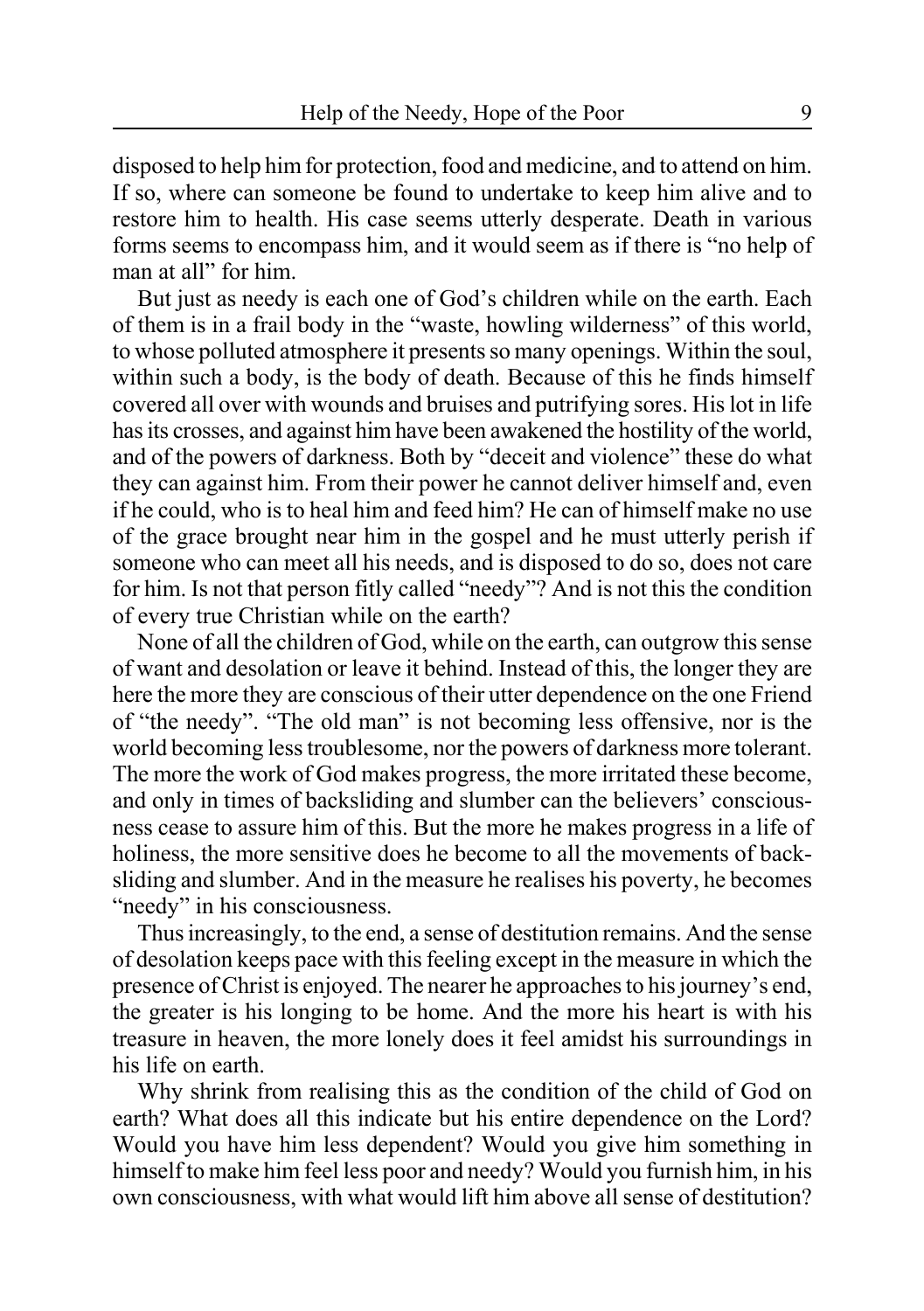If so, you would deal very unwisely with his case. He is in better hands than yours. The Lord will allow him only what keeps him quite dependent on Himself. It is to "the needy" He can reveal Himself as the "God of all grace"; it is "in weakness" He can make His "strength" "perfect".

The "needy" are also called "*the poor*". This is not a mere repetition of the same idea. They are poor as to their disposition. Not ignobly poor, but willingly dependent. Not poor as the beggar who goes to every door, and takes all the scraps and coins that may be given him. This poor one is no beggar, and yet he is as destitute, in his own consciousness, as any beggar who craves alms of all who meet him. They are poor, and they cry for mercy, but it is to their own Father they direct their petition. It is because they are children of God that they see they are poor. Born of God, as they are, they have "a new heart" and "a right spirit" within them. Their royal rank accounts for their being poor. By nature they were proud, and determined to be independent of grace and of God. But they are "renewed in the spirit of their minds" and are now willing to be debtors to "the God of all grace".

We can conceive of someone conscious of utter destitution, and yet proud in the midst of his needs. We have known such a combination, and it produced extreme wretchedness. But those described in our text have more than a sense of poverty. They are willing to take their place among the sinful poor, at the footstool of "the throne of grace". They have not merely "a poor mouth", as many beggars have who, with all their wails, have often more in their purse than those to whom they apply for alms. There are not a few such people in the Church. They pick up words which they have heard from the contrite, and over whole hearts they utter them with a "deceitful tongue".

One of them came to a minister once, and began to declare herself to be a very great sinner, indeed the very chief sinner in the parish. "I never had any other opinion of you", the minister said. "But I am not so bad as you think", she at once said, showing that she had yet to learn to make her mouth speak as her heart felt. The truly poor feel more than they can express even unto God, and their great affliction is that their feeling is not still deeper, and that there is still in them a proud heart that will not allow them come with their empty vessels to the store of grace in Christ. They are so poor that they are debtors to the Father as the great Provider, to the Son as the great Procurer, and to the Holy Ghost as the great Dispenser of saving grace. They who incur such a debt are "poor" indeed. But by being thus "poor in spirit" they attain to a kingdom – indeed "all things" are theirs. By becoming debtors to free grace they inherit all things.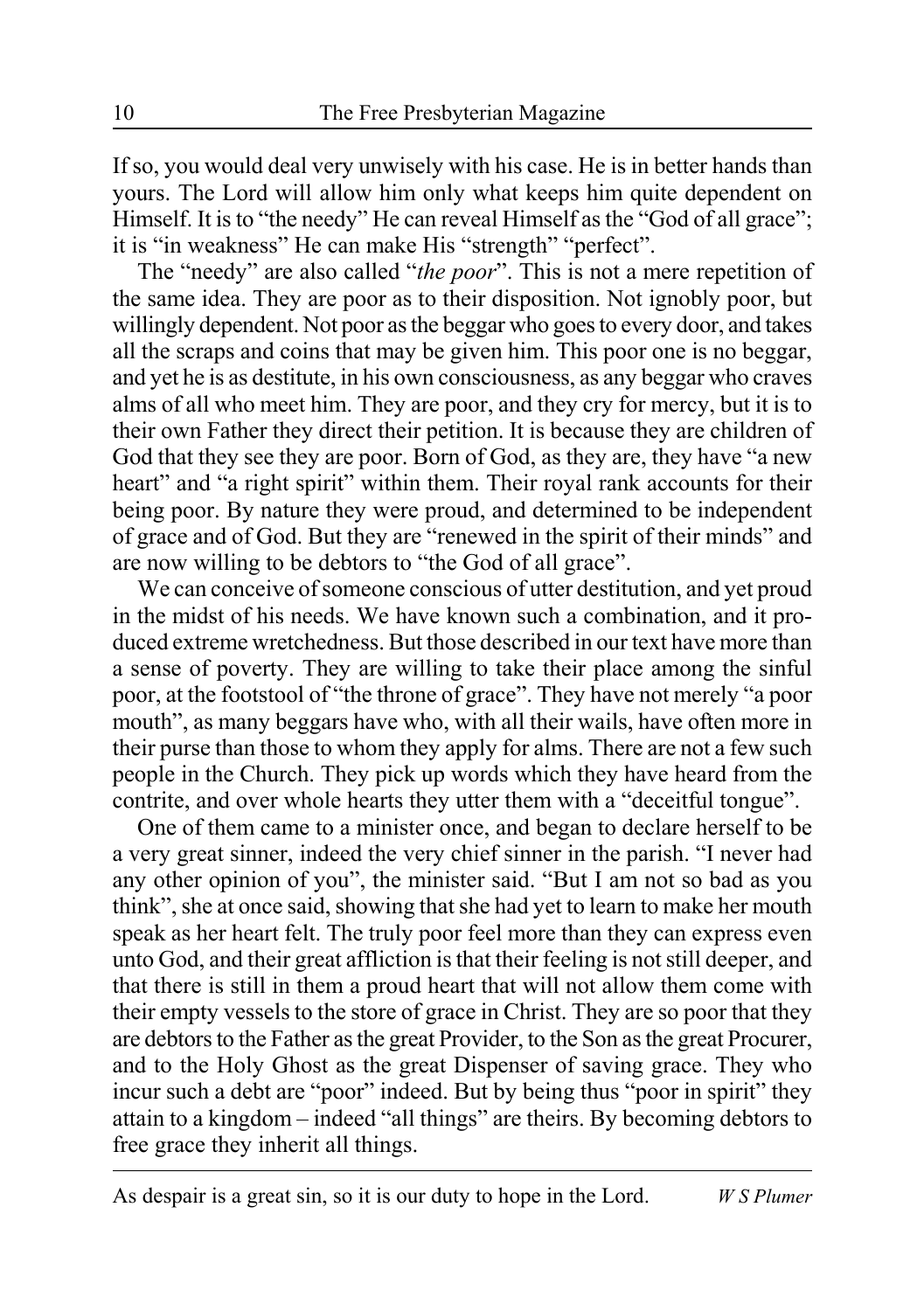### **Ulrich Zwingli the Swiss Reformer1 3. Expounding the Scriptures in Zurich**

*F R Daubney*

**Zurich.** In October 1518, Zwingli was informed that the position of people's priest at the Great Minster (Gross Munster), one of the three parishes in Zurich, was vacant. Although the position was poorly paid, it would give Zwingli great influence. His enemies, to prevent his getting the post, accused him of worldliness and even of wrongdoing with a female in Einsiedeln. He disproved the accusations, though he admitted previous improprieties. Nevertheless he was offered the appointment and his place at Einsiedeln was given to his friend Leo Jud.

Zwingli was formally inducted as priest at the Gross Munster on Saturday, 1 January 1519. To the Cathedral canons, his first priority was to bring money into the church and they instructed him to make every effort to collect revenue and exhort the faithful to pay all their tithes and dues: "You will be diligent in increasing the income from the sick from masses, and other ordinances. As for the administration of the sacraments, preaching and caring for the flock, you may employ a substitute, particularly in preaching. You should administer the sacraments to none but persons of note, and then only when requested".

Zwingli, however, was having none of it. "It is to God's glory, to the praise of His only Son, to the real salvation of souls and to their edification in the true faith that I shall devote my ministry," he informed them. The next day he began a continuous exposition of the Gospel of Matthew, not according to the Fathers, but according to the Scriptures themselves. This created something of a sensation and caused some adverse criticism. One canon asked the cathedral Provost to prevent Zwingli from disturbing the faith of the people but the new priest remained resolute. Having preached his way through the Gospel of Matthew, he continued, in his first four years, through Acts, 1 and 2 Timothy, Galatians, 1 and 2 Peter and Hebrews. "Thus I planted. Matthew, Luke, Paul and Peter watered, but God in a wonderful manner gave the harvest." He also preached from the Psalms every Friday in the market place for the benefit of the country people.

Soon after Zwingli came to Zurich, the indulgence seller, Samson, came to the city to complain to the Diet that Henry Bullinger (father of Zwingli's successor) had refused to let him sell his wares in the church at Bremgarten, near Zurich. Zwingli preached against him and got the support of the local council. Samson appeared before the Diet requesting that his credentials be <sup>1</sup>The previous section of this Theological Conference paper followed the development of Zwingli's religious thinking in two country parishes in Switzerland.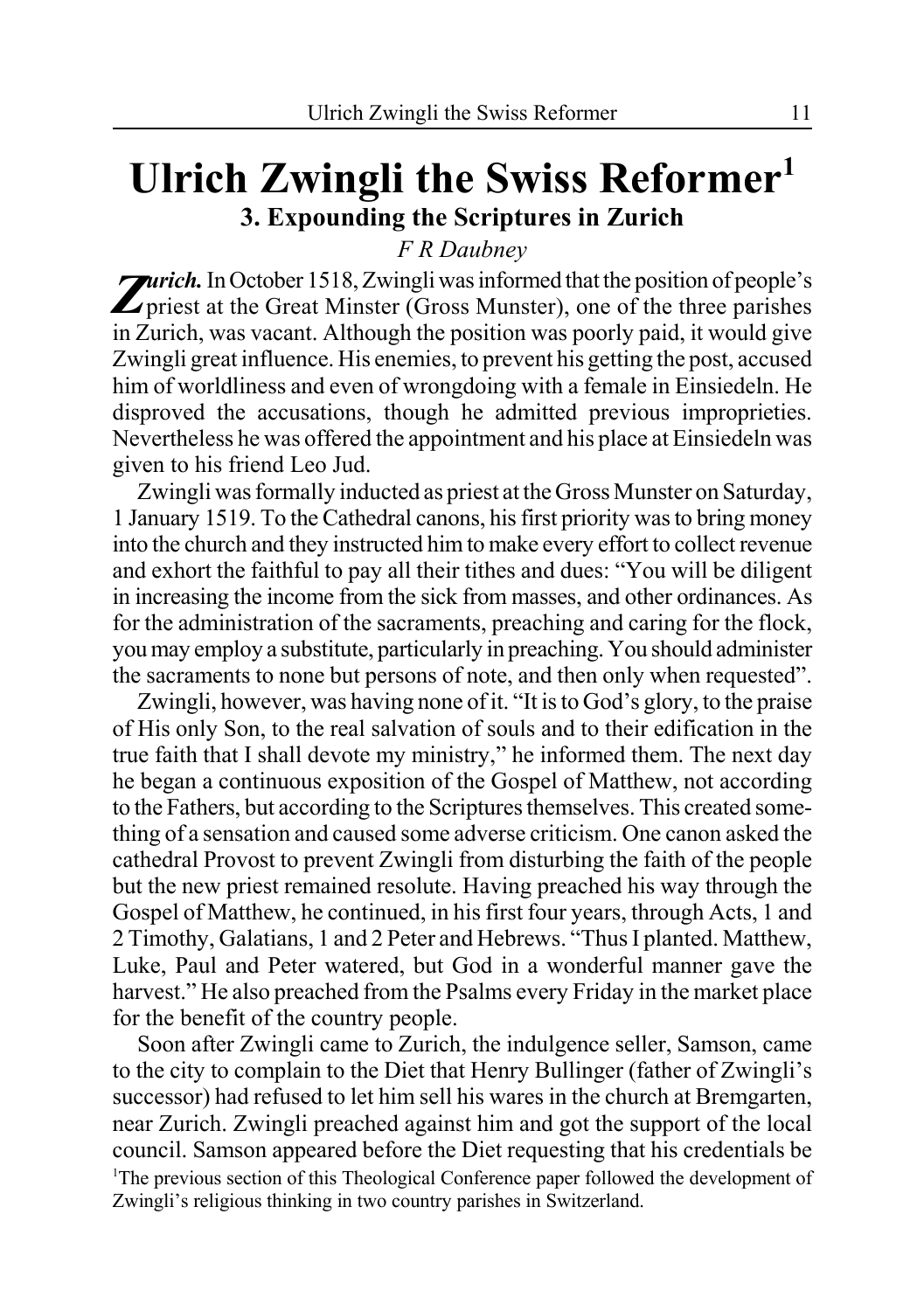confirmed in writing by the Pope. As a result of Zwingli's influence, the Diet sent a counter-deputation to Rome to complain of Samson's activities. The Pope responded by saying that he would prefer that the Diet would permit Samson to continue his work, but they could send him back to Italy if they chose. They did choose the latter option and he was not heard of again. This shows again the different approach Rome took to Zwingli and the Reformation in Switzerland compared with Luther and Germany.

Zwingli was no doubt thankful that he and Zurich had escaped so lightly as he was aware of the Pope's machinations against Luther. In 1519 he wrote of the Pope: "It pains me that the man-pleaser, or if you prefer, the cuckoo, is entertaining designs against the rising theology. May Christ so order it that I may be able to disclose the shamefulness of this wanton clothed in purple."

In the same year, 1519, the plague swept through Switzerland. Zwingli was away from the city when it broke out in Zurich. He hurried back and attended to his people faithfully. Two thousand five hundred townspeople died and in September he fell victim to it himself and was near to death. However, he began to recover and, by the end of December, was well again. It is believed that his nearness to death had a profound spiritual effect on him.

By 1520 Zwingli's preaching had been so blessed to the people and Council of Zurich that a decree was issued to all parish priests, curates and exhorters throughout the Canton, "that they should freely and everywhere preach the holy Gospels and the apostolic Epistles, and all speak the same language as the Spirit of God should direct them, and only teach what they could prove by the Word of God. As for the doctrines and commandments that were of man's institution, they should let them alone". This was indeed a victory for the gospel.

In 1521 the King of France sought once more to enlist the Swiss against the Pope. The leading men of each canton were bribed in the usual way and all of them joined the French, apart from Zurich; Zwingli's preaching had successfully convinced the citizens that they should not involve themselves in foreign politics. Cardinal Schinner, however, reminded Zurich that they had bound themselves in 1515 (before Zwingli came to the city) to support the Pope and defend the Church. The Council agreed that this was the case and accordingly went to war on the side of the papacy. The French, with their Swiss mercenaries, were completely overcome. The fact that Zurich fought against their fellow countrymen from other cantons created much bad feeling, and Zwingli was blamed. Following this, the Canton of Zurich took an oath that they would never again accept gifts or draw pensions from any foreign prince, the Pope included.

Zwingli had friends in the gospel, in Basle, Berne and, of course, Leo Jud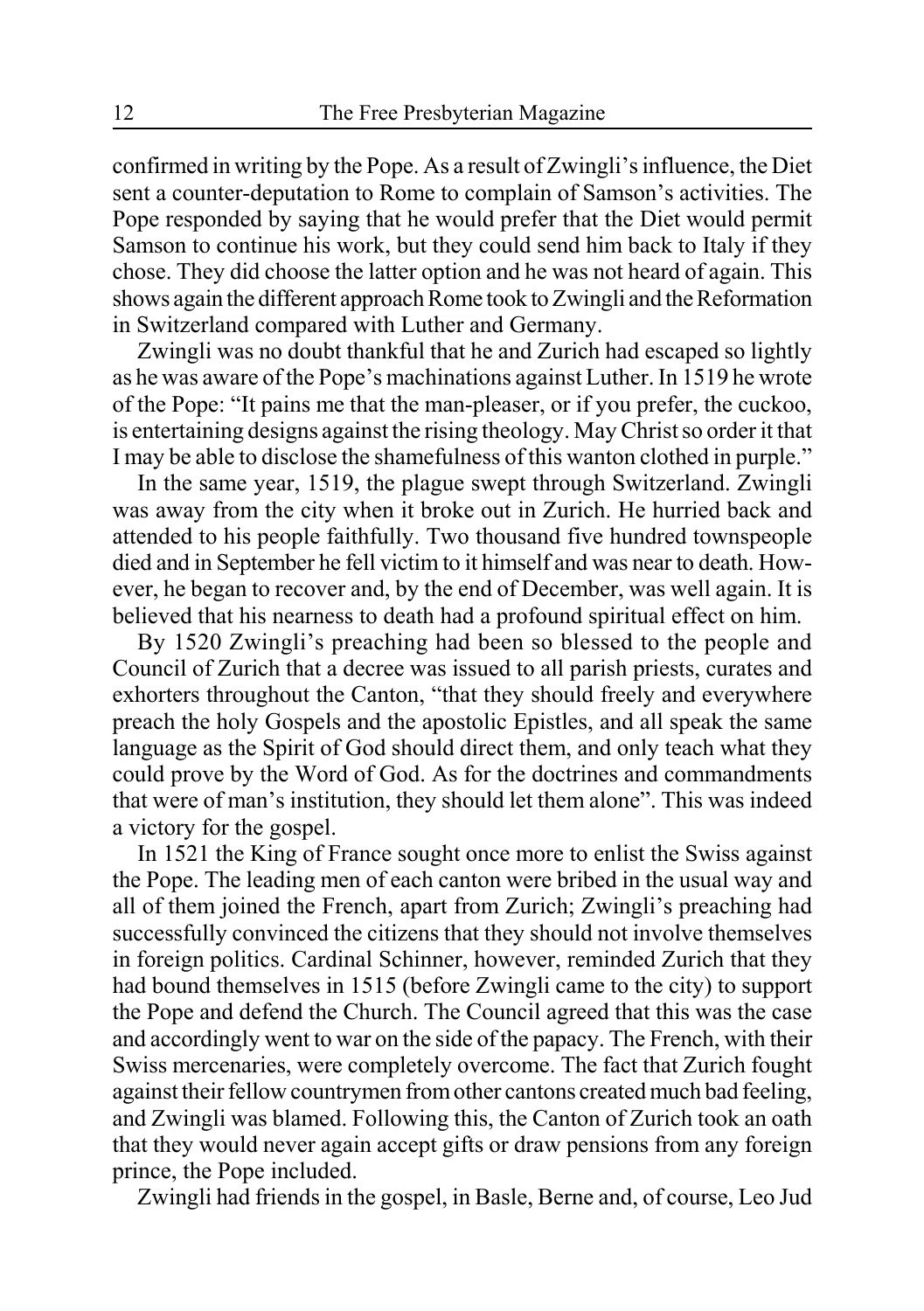in Einsiedeln. However, he also had many enemies, in particular the monks who were now obliged to preach only the Word of God (which most of them had never read), and the mercenaries who had lost their pensions and bribes. Their view was that "since the plague did not carry off Zwingli, we must see what we can do to crush him". Zwingli's friend, Oswald Myconius, a teacher of the classics in Zurich, wrote, "There was not an hour that did not give birth to some deep-laid plot among the laity and priests against the life of the apostle of truth and righteousness". Zwingli himself wrote to Myconius: "I pray to Christ for grace to meet whatever may befall me with manly courage, and that He may either uphold me or break me in pieces, as may seem good to Him". By the grace of God, all endeavours to murder him, or bring a halt to his reforms, failed.

Zwingli had persuaded the Zurich Council to allow priests to marry and in 1522 he married a widow in his congregation, Anna Reinhard. Zwingli's tendency was to use a softly-softly approach so, although the marriage was no secret among his friends or enemies, it was not formally celebrated in the Munster until two years later. Anna had three children by her first husband and she and Zwingli had a further four children. Marriage was now becoming a common practice among the clergy; in 1523 Leo Jud, who had left Ensiedeln to become the people's priest at St Peter's church in Zurich, also married.

Although Zwingli felt 1516 was the beginning of the Reformation in Switzerland, the event popularly thought to have sparked the Reformation in Zurich was the "Affair of the Sausages" in 1522. Zwingli, given his desire to preach and teach from scriptural principles alone, naturally spoke publicly on fasting, particularly on the strict rules imposed by the Church against eating meat during Lent. As a result, at the beginning of Lent in 1522, a group in the house of a printer, Christoph Froschauer, gathered to eat sausages, consciously transgressing the fasting rule in order to proclaim their Christian liberty. Zwingli was present and, though he did not eat any of the sausages, he was clearly supportive of those who did. The event caused a public outcry and Froschauer was arrested. Shortly afterwards Zwingli preached and published a sermon entitled, "Regarding the Choice and Freedom of Foods", in which he argued that fasting should be entirely voluntary, not mandatory. The Council of Zurich sought advice on the matter from the other people's priests in the city. They (including Leo Jud, of course) agreed with Zwingli that fasting during Lent was tradition and not supported by Scripture. Froschauer was released.

In 1523 the Great Council of Zurich arranged a debate which became known as the "First Disputation", between those who preached the gospel and those who considered their doctrines to be heresy. The Council's hope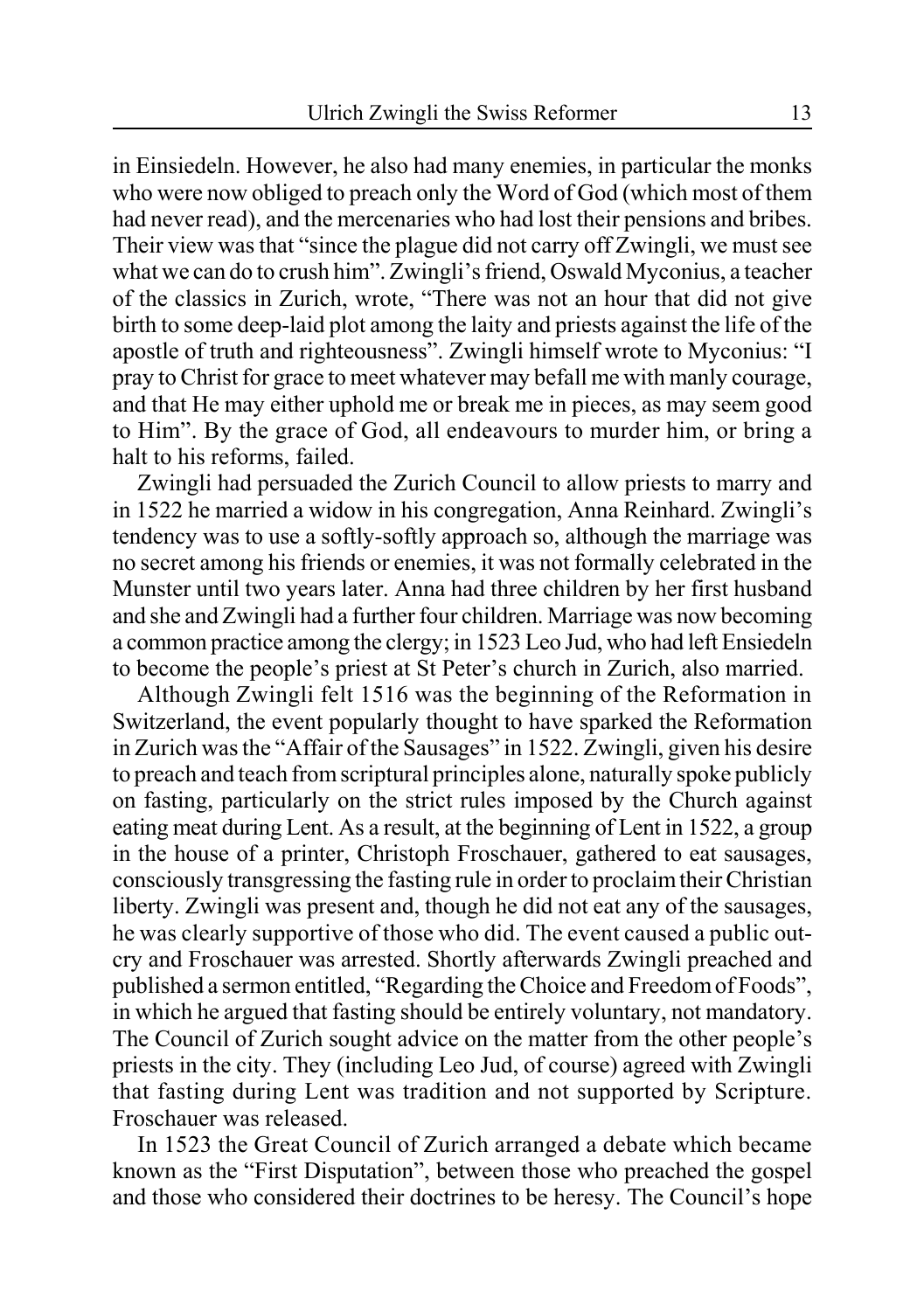was "that God would illuminate the matter, that we may walk in the light as children of the light". All priests and pastors from the city and surrounding area were invited to come and prove the truth from Holy Scripture – 600 participated. In preparation for the Disputation, Zwingli produced 67 Articles to sum up his teaching.

The Bishop of Constance sent a delegation led by his Vicar General, Johannes Fabri. Fabri, however, said that he was forbidden to discuss theology in front of laymen and that universities, rather than the Council, should be the judges in disputes regarding doctrine. He claimed that he and his cohort had come simply to find out about the religious differences in the Canton. Zwingli in return made the point that God was the only infallible and impartial judge but, as he had been described as a heretic, he was going to defend his doctrine. Various topics were ultimately discussed – the intercession of saints, clerical celibacy, and the authority of the Church but, though urged by Zwingli and others, Fabri refused to give Scripture proofs in support of Rome's doctrines. At length the debate was over, and the Council decided that Zwingli be allowed to continue his preaching and that all other preachers should teach only in accordance with Scripture. It was a resounding victory for the Reformed cause; the Abbot of Kappel, a Zwingli supporter, asked, "Where were those who wanted to burn us and had piled the wood at the stake? Why did they not show themselves?"

# **Needs of the Times1**

### **5. Private Religion**

### *J C Ryle*

1 Chronicles 12:32. *Men that had understanding of the time*s. 5.The times require of us more regular and steady perseverance in the old ways of getting good for our souls. I think no intelligent Englishman

can fail to see that there has been of late years an immense increase of what I must call, for want of a better phrase, public religion in the land. Services of all sorts are strangely multiplied. They are, in fact, established institutions of the day, and the crowds who attend them supply plain proof that they are popular. In short, we find ourselves face to face with the undeniable fact that in the last quarter of the nineteenth century there is an immense amount of public religion.<sup>2</sup>

<sup>1</sup>A final section, as edited, from a chapter in Ryle's book *Holiness* (1879). The previous part, last month, emphasised the need for practical religion in daily life.

<sup>2</sup>Much of this public religion, such as the evangelistic campaigns of Moody and Sankey,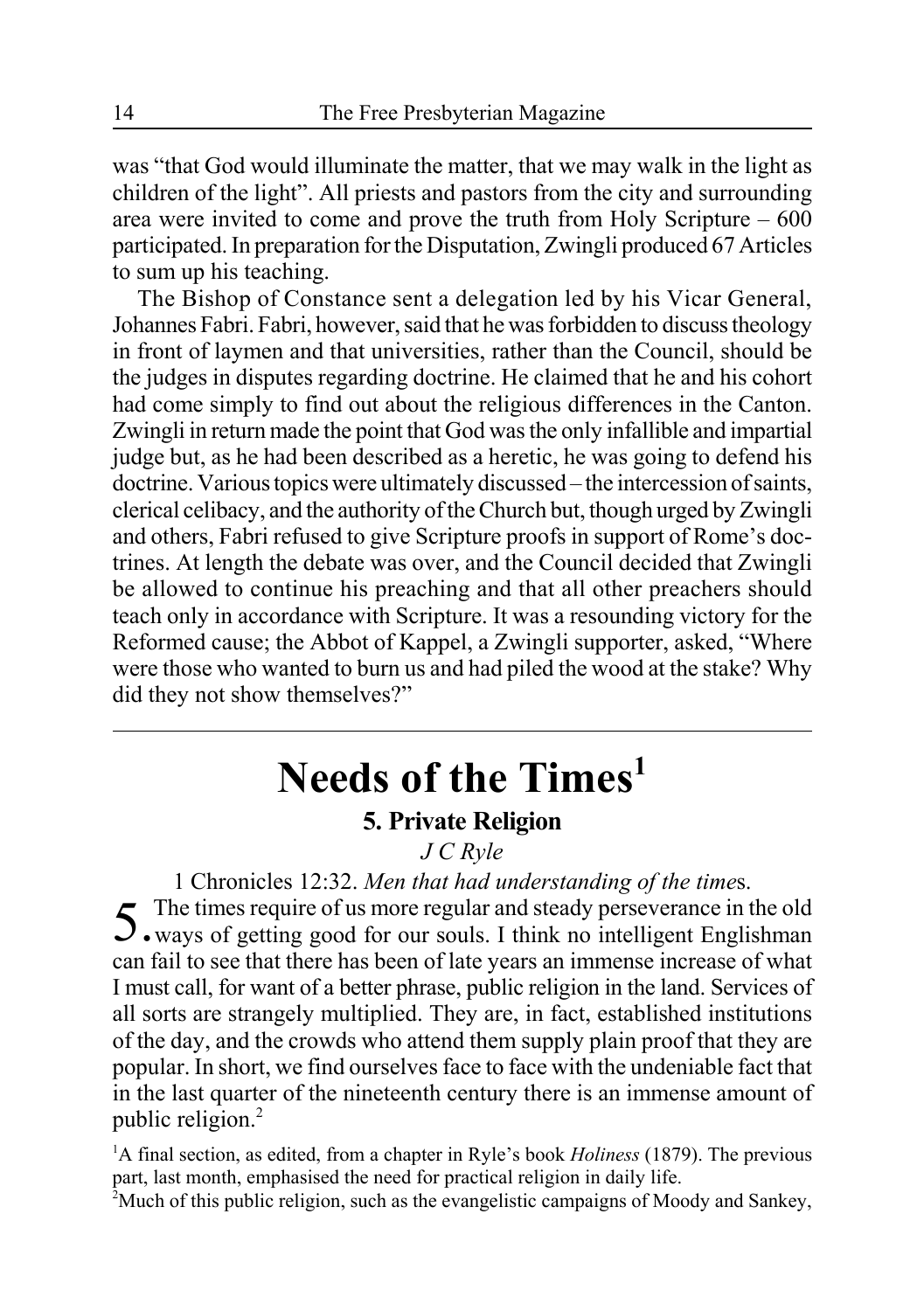But we must never forget that, unless public religion is accompanied by private religion, it is of no real, solid value, and may even produce most mischievous effects. Incessant running after sensational preachers, incessant attendance at hot, crowded meetings, protracted to late hours, constant craving after fresh excitement and pulpit novelties – all this kind of thing is calculated to produce a very unhealthy style of Christianity; and in many cases, I am afraid, the end is utter ruin of soul.

Unhappily, those who make public religion everything, are often led away by mere temporary emotions, after some grand display of ecclesiastical oratory, into professing far more than they really feel. After this, they can only be kept up to the mark which they imagine they have reached, by a constant succession of religious excitements. By and by, as with opium-eaters and dram-drinkers, there comes a time when their dose loses its power, and a feeling of exhaustion and discontent begins to creep over their minds. Too often, I fear, the conclusion of the whole matter is a relapse into utter deadness and unbelief, and a complete return to the world. All this results from having nothing but a public religion. O that people would remember that it was not the wind, or the fire, or the earthquake which showed Elijah the presence of God, but "the still small voice" (1 Ki 19:12).

Now I desire to lift up a warning voice on this subject. I want to promote an increase of religion in private – private between each man and his God. The root of a plant or tree makes no show above ground. If you dig down to it and examine it, it is a poor, dirty, coarse-looking thing, and not nearly so beautiful to the eye as the fruit, or leaf, or flower. But that despised root is the true source of all the life, health, vigour and fertility which your eyes see; without it the plant or tree would soon die. Now private religion is the root of all vital Christianity. Without it we may make a brave show in the meeting or on the platform, sing loud, shed many tears, and have a name to live and the praise of man. But without it we have no wedding garment and are "dead before God". I tell my readers plainly that the times require us all to pay more attention to our private religion.

(1.) Let us *pray* more heartily in private, and throw our whole souls more into our prayers. There are dead prayers and there are live prayers – prayers that cost us nothing and prayers which often cost us strong crying and tears. What are yours? When great professors backslide in public, and the Church is surprised and shocked, the truth is that they had long ago backslidden on their knees. They had neglected the throne of grace.

(2.) Let us *read our Bibles* more in private, and with more diligence. Ignorance of Scripture is the root of all error and makes a man helpless in the hand was not as faithful to Scripture as it ought to have been.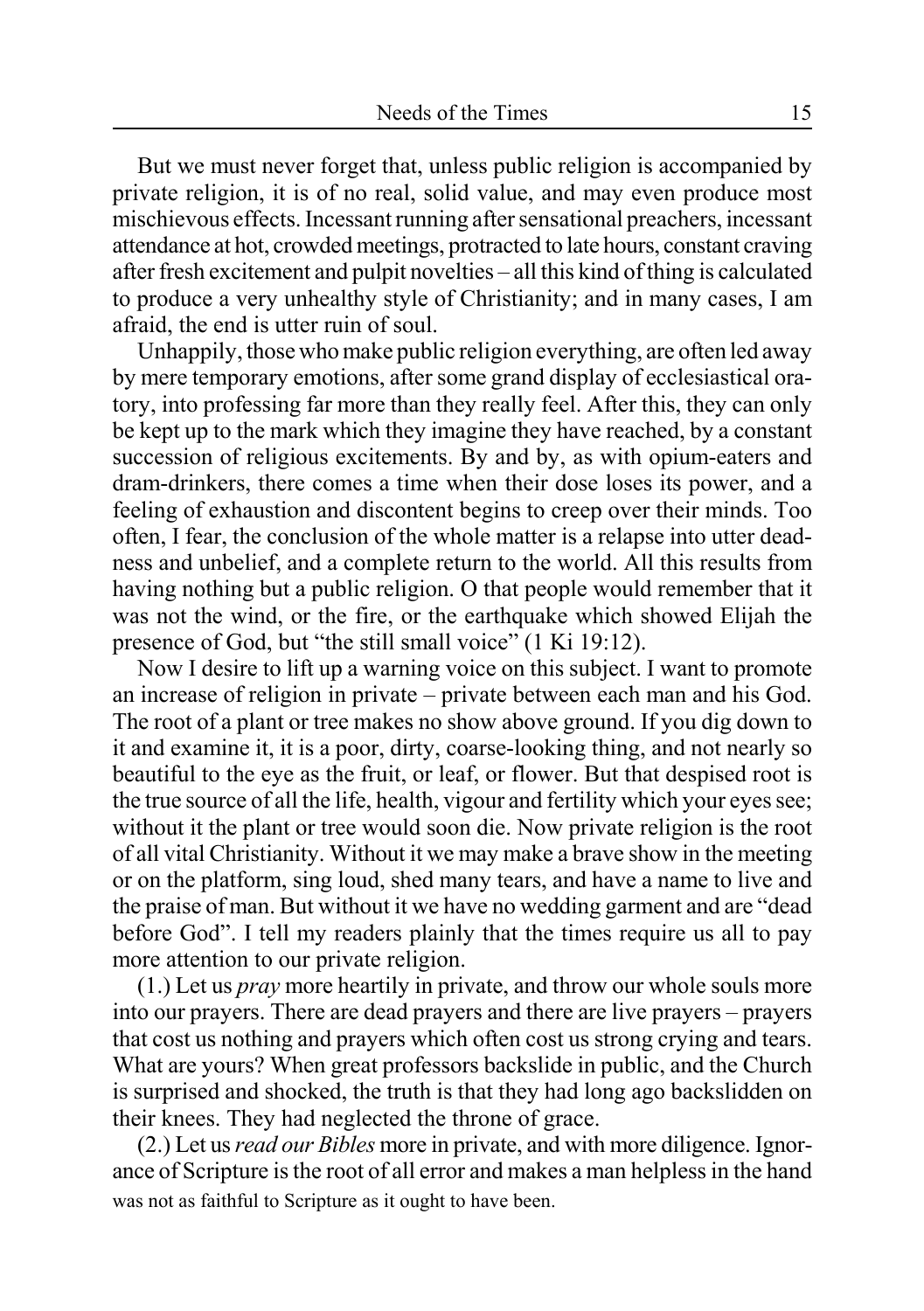of the devil. There is less private Bible reading, I suspect, than there was 50 years ago. I never can believe that so many English men and women would have been "tossed to and fro with every wind of doctrine", some falling into scepticism, some rushing into the wildest and narrowest fanaticism, and some going over to Rome, if there had not grown up a habit of lazy, superficial, careless, perfunctory reading of God's Word. "Ye do err, not knowing the Scriptures" (Mt 22:29). The Bible in the pulpit must never supersede the Bible at home.

(3.) Let us cultivate the habit of keeping up more *private meditation and communion with Christ*. Let us resolutely make time for getting alone occasionally, for talking with our own souls like David, for pouring out our hearts to the great High Priest, Advocate and Confessor at the right hand of God. We need more auricular confession, but not to man. The confessional we want is not a box in the vestry, but the throne of grace. I see some professing Christians always running about after spiritual food, always in public, always out of breath and in a hurry, and never allowing themselves leisure to sit down quietly to take stock of their spiritual condition.

I am never surprised if such Christians have a dwarfish, stunted religion and do not grow and if, like Pharaoh's lean kine, they look no better for their public religious feasting, but rather worse. Spiritual prosperity depends immensely on our private religion, and private religion cannot flourish unless we determine that by God's help we will make time, whatever trouble it may cost us, for thought, for prayer, for the Bible and for private communion with Christ. Alas, that saying of our Master is sadly overlooked: "Enter into thy closet and . . . shut the door" (Mt 6:6).

Our Evangelical forefathers had far fewer means and opportunities than we have. Full religious meetings and crowds, except occasionally at a Church or in a field when such men as Whitefield or Rowlands preached, these were things of which they knew nothing. Their proceedings were neither fashionable nor popular, and often brought on them more persecution and abuse than praise. But the few weapons they used, they used well. With less noise and applause from man they made, I believe, a far deeper mark for God on their generation than we do, with all our conferences and meetings and multiplied religious appliances. Their converts, I suspect, like the old-fashioned cloths and linens, wore better, lasted longer and faded less, and were more stable, rooted and grounded than many of the new-born babes of this day. And what was the reason of all this? Simply, I believe, because they gave more attention to private religion than we generally do. They walked closely with God and honoured Him in private, and so He honoured them in public. Let us follow them as they followed Christ. Let us go and do likewise.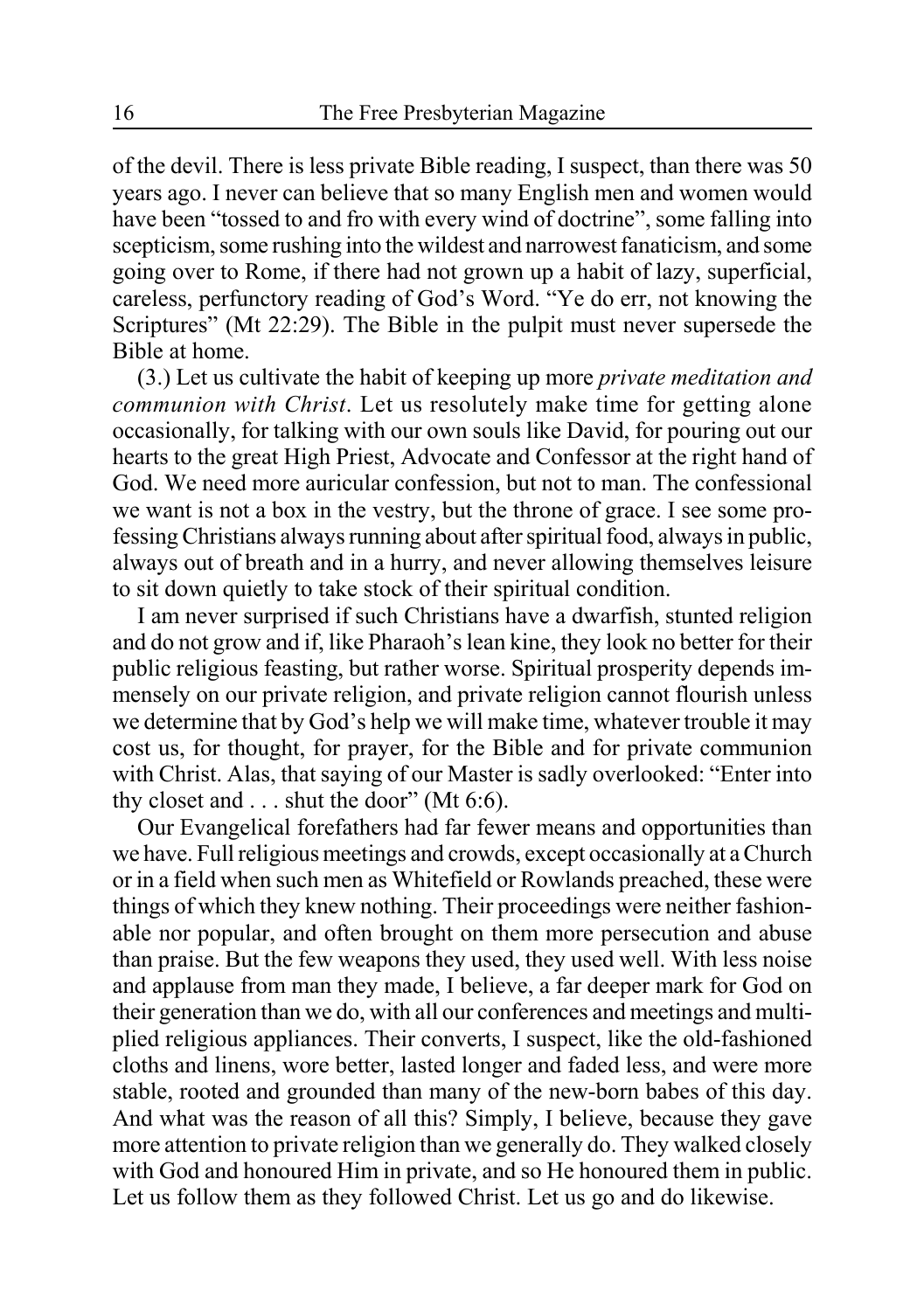Let me now conclude this paper with a few words of practical application. (1.) Would you understand what the times require of you for your own soul? Listen and I will tell you. You live in *times of special spiritual danger*. Never perhaps were there more traps and pitfalls in the way to heaven; never certainly were those traps so skilfully baited and those pitfalls so ingeniously made. Mind what you are about. Look well to your goings. Ponder the paths of your feet. Take heed lest you come to eternal grief and ruin your own soul. Beware of practical infidelity under the specious name of free thought. Beware of a helpless state of indecision about doctrinal truth under the plausible idea of not being party spirited, and under the baneful influence of so-called liberality and charity. Beware of frittering away life in wishing and hoping for the day of decision, until the door is shut and you are given over to a dead conscience and die without hope.

Awake to a sense of your danger. Arise and be diligent to make your calling and election sure, whatever else you leave uncertain. Christ the almighty Saviour, Christ the sinner's Friend, is calling you to come to Himself. Arise and cast away excuses; this very day Christ calls you. Wait for nobody. The times, I repeat, are desperately dangerous. If only few are in the narrow way of life, resolve that, by God's help, you at any rate will be among the few.

(2.) Would you understand what the times require of all Christians for the souls of others? Listen, and I will tell you. You live in *times of great liberty and abounding opportunities for doing good*. Never were there so many open doors of usefulness, so many fields white to the harvest. Mind that you use those open doors, and try to reap those fields. Try to do a little good before you die. Strive to be useful. Determine that, by God's help, you will leave the world a better world on the day of your burial than it was on the day you were born. Remember the souls of relatives, friends and companions; remember that God often works by weak instruments, and try with holy ingenuity to point them to Christ. The time is short; the sand is running out of the glass of this world. Then redeem the time, and endeavour not to go to heaven alone.

No doubt you cannot command success. It is not certain that your efforts to do good will always do good to others, but it is quite certain that they will always do good to yourself. Exercise is one grand secret of health, both for body and soul. "He that watereth shall be watered also himself" (Prov 11:25). It is a deep and golden saying of the Lord Jesus, but seldom understood in its full meaning: "It is more blessed to give than to receive" (Acts 20:35)

The gospel requires men to believe things above reason merely on the authority of divine revelation. *John Owen*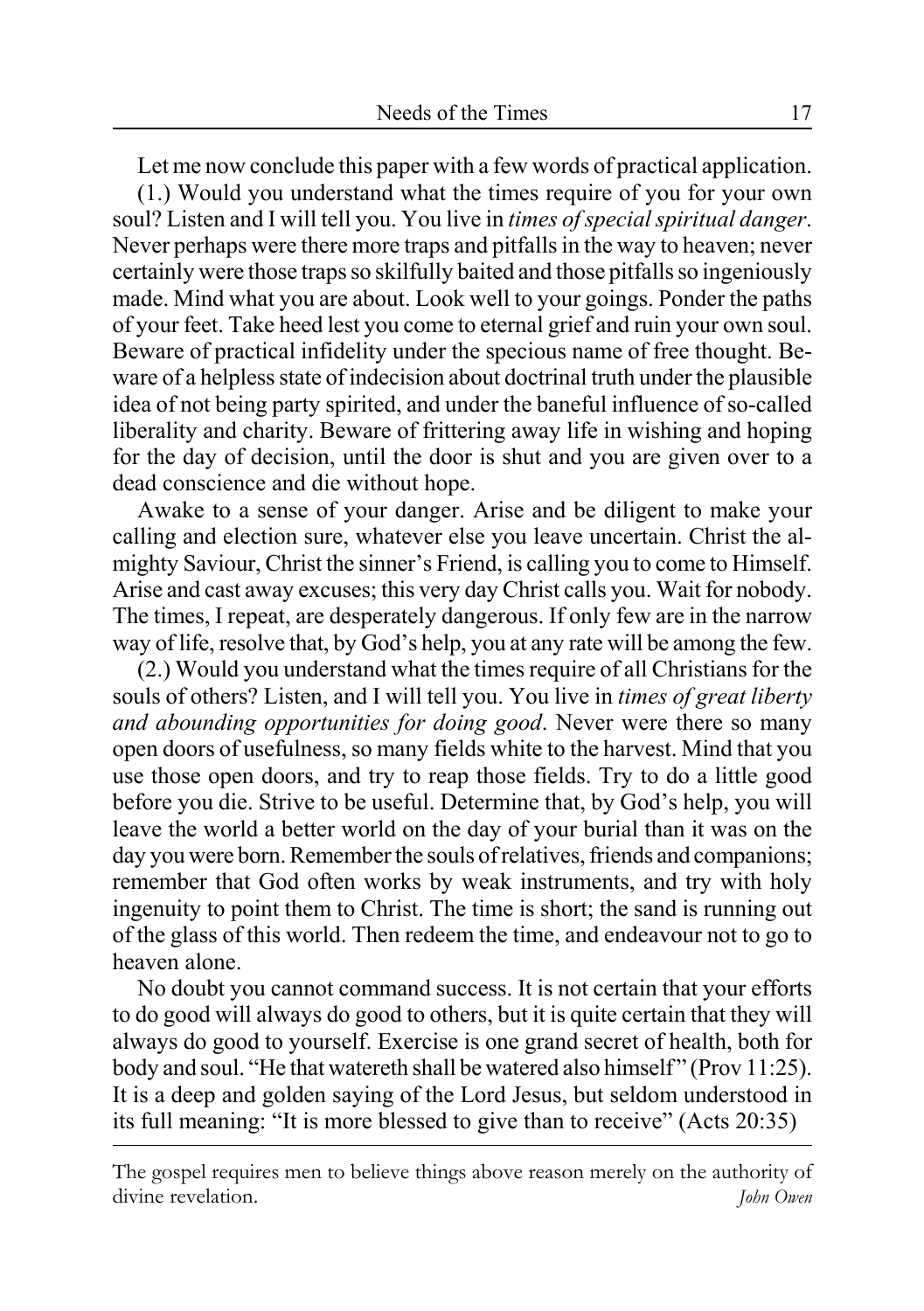# **Broken Vows1**

#### *James Buchanan*

Vows which are not kept are a plain proof of insincerity and hypocrisy of heart. We do not say that every partial declension of piety, occurring after a time of distress, or that every infirmity or sin after such a time, ought to be regarded in this light. Far from it. In the time of trouble, God's people are placed in circumstances which are fitted to deepen even *their* impressions – to invigorate their faith, by imparting a nearer and clearer view of things unseen and eternal, and to quicken all the graces of the Christian character. Even they, when they return to the active business of life, are often constrained to mourn over the decay in their religion, and to look back to their experience in affliction as the sweetest which they have ever enjoyed.

But while we are careful not to make "the heart of the righteous sad, whom [the Lord hath] not made sad" (Ezk 13:22), we must not strengthen "the hands of the wicked, that he should not return from his wicked way, by promising him life". It is necessary therefore to say, with the utmost faithfulness, that there is too much reason to suspect the insincerity and hypocrisy of those who vow unto the Lord in the time of trouble and afterwards neglect or refuse to fulfil their vows.

And it is all the more necessary to press this consideration because such people may have been conscious, in the day of trouble, of such sharp convictions of conscience, such solemn views of death and eternity, such an agonising disturbance of spirit, and such real earnestness in regard to *some* at least of the subjects of their prayers, as to be in imminent danger of confounding these feelings with that genuine sincerity and that thorough change of heart which the gospel requires. "Were we not sincere," such persons may say, "when we felt so deeply and prayed so earnestly, when our fears were so strong, and our resolutions so holy? We know best how we then felt, and no one will ever convince us that *then*, at least, we were not sincere."

But will they not bear to be affectionately reminded that they are liable to be mistaken, and that a mistake on this point must be dangerous and may be fatal. When they speak thus confidently of the impossibility of their being deceived, do they remember the solemn testimony of God: "The heart is deceitful above all things, and desperately wicked"? Instances of a kind precisely similar to theirs are recorded in the Holy Scriptures, instances both of individuals and of communities, who in the hour of danger were as much alarmed and as much in earnest as themselves; yet their partial and temporary 1 An edited extract from *Improvement of Affliction*, a sequel to *Comfort in Affliction*, which has been reprinted by Free Presbyterian Publications.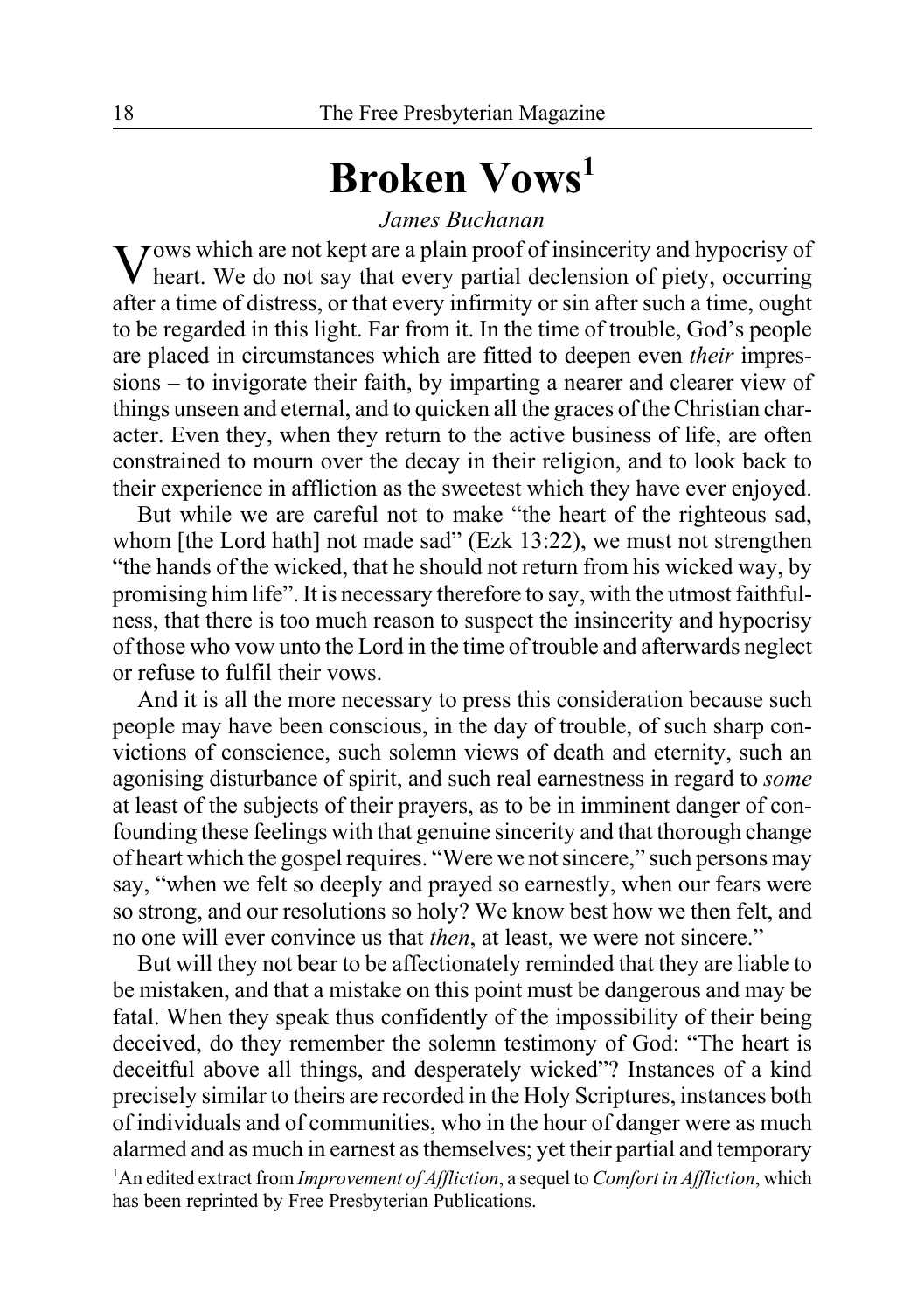convictions did not amount to a saving change. Witness the case which I have already quoted from the Psalm 78; witness again the case of Judah: "Judah hath not turned unto Me with her whole heart, but feignedly, saith the Lord" (Jer 3:10). And again, the case of Israel: "They have not cried unto Me with their heart, when they howled upon their beds" (Hos 7:14).

There is much in the time of trouble that may excite an earnestness of desire which is altogether different from religious sincerity, and awaken deep convictions of conscience which must not be mistaken for thorough conversion of heart. The sufferer may be not only sincere, but earnest and importunate for some blessings, while his heart is shut against the reception of a full salvation as it is presented in the gospel. He may cry to God for help; he may pray earnestly for recovery; he may as earnestly ask for the pardon of those sins which lie heavy on his conscience, and for deliverance from that future, eternal punishment which no human mind can deliberately anticipate without aversion and alarm. In all this he may be sincere and earnest, and yet every thing that is purely *spiritual* in religion may be as distasteful and offensive to him as it ever was. He may wish for recovery, yet shrink from present conversion. He may cry for God's help, when vain is the help of man, and yet he may have no love for God's help. He may pray for pardon and yet have no affection for the Saviour. He may fear hell and yet have no fitness for heaven.

Now, in such circumstances and with these feelings, he may vow unto the Lord that, if he is spared, he will lead a new life and devote himself to God's service. And if, on his recovery, he shows by his conduct that he has forgotten, or that he is now unwilling to perform his vows, what other conclusion can we entertain concerning him than that he either never had a right and scriptural view of the nature and extent of that holy obedience which the gospel enjoins, or that he is justly chargeable with an insincere and hypocritical profession?

# **Christ's Intercession: Some Lessons1**

### *William Symington*

How the people of God ought to beware of *dishonouring Christ's inter-cession*! What an abuse of this function takes place when encouragement is taken from it to indulge in sin! But it is also dishonoured by being neglected or overlooked. This we fear is no uncommon occurrence. There is a dispos-

1 This article is an edited extract from Symington's *The Atonement and Intercession of Jesus Christ* and follows on from the extract in October.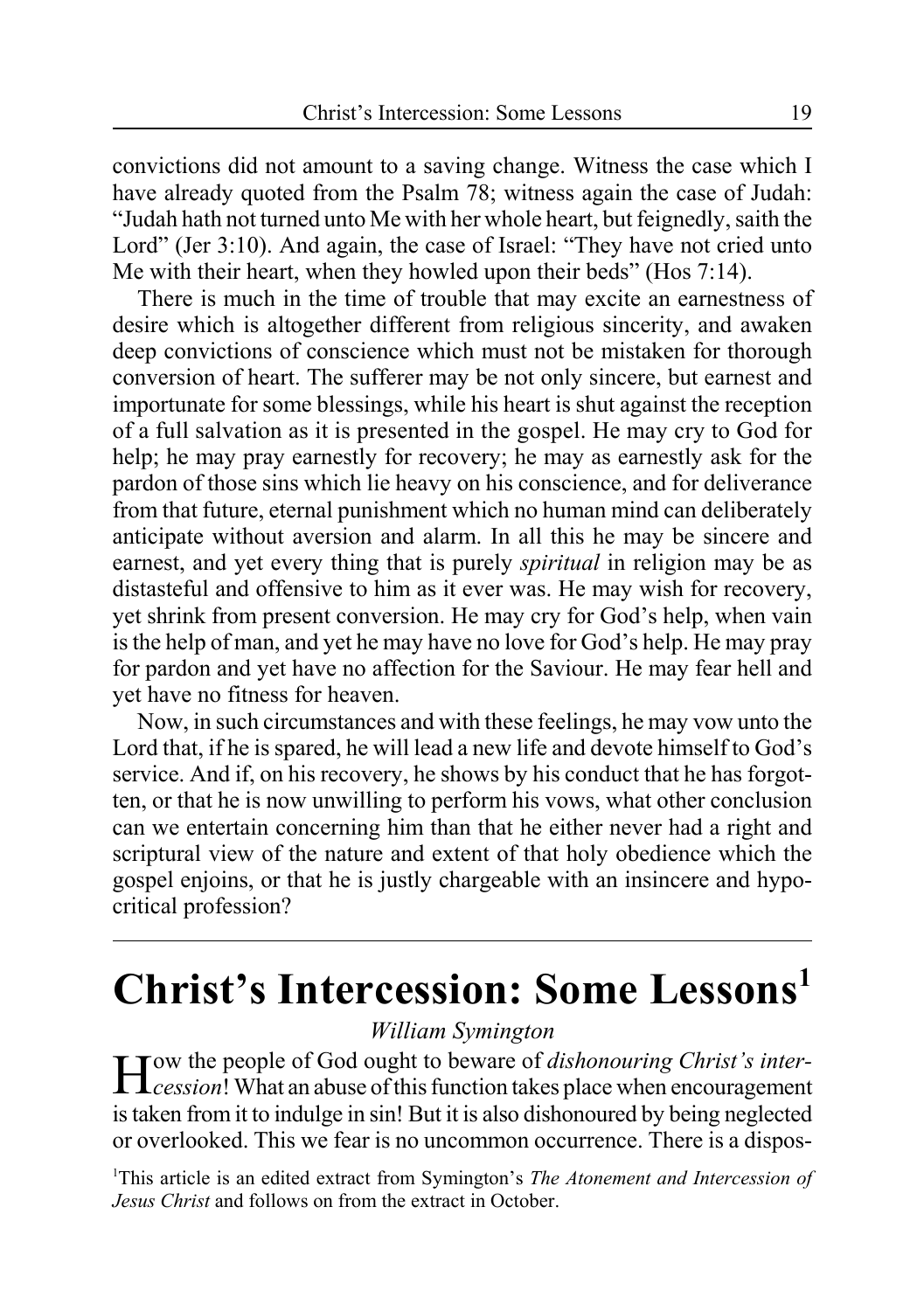ition in many to regard what Christ *has done* and neglect what He *is doing*. Not that we would have men to think less of the former, but more of the latter. Surely the preceding pages have been read to little purpose, if they have not left the impression on the mind that the present work of Christ in heaven is also important. Much is said about it by the inspired writers in the Scriptures. The purpose for which the Saviour lives in mediatorial glory cannot be of small importance: "He ever liveth to make intercession"; "If, when we were enemies, we were reconciled to God by the death of His Son, *much more*, being reconciled, we shall be saved by His life".

Let us then think highly, and think much, of the intercession as well as the death of Christ. Let us see too that we do not restrain prayer before God. This would be to do what we can to nullify the Saviour's character as an advocate, as in this case He could have no service to offer, no cause to undertake, nothing to perfume with the fragrance of His merits. Such as would honour Christ's intercession must "pray without ceasing". Nor let anyone indulge unreasonable despondency. The intercession of Christ ought to prove an antidote to every such feeling. Hear how the Apostle reasons on the subject: "He is able to save them to the uttermost that come unto God by Him, seeing He ever liveth to make intercession for them".

To those who have right views of this truth, there can be no room for despair. Yet there are professing Christians who give themselves up to a morbid melancholy, brooding over their sins and shortcomings, which could be warranted only on the supposition that there is no advocate with the Father, no intercessor within the veil, no daysman to plead their cause and secure their salvation. A view of the fact and the properties of the Saviour's intercession should charm away all gloomy forebodings; and we would exhort those Christians who feel as if cast out from God's sight to look again to that holy temple where the Minister of the upper sanctuary pleads, and to be no more sad.

Let all *seek an interest in*, and *daily profit from*, this view of the Saviour's character and work. Those who are duly conscious of their situation will be disposed, like the Israelites when they were bitten with the fiery serpents, to look around for some one to pray for them. To whom can they go with safety but to Christ? He alone can pray for the people. Let them believe in His name, trust in His merits, and obey His commands; then they may expect to share in the benefits of His intercession. Daily they need Him, and daily they may have recourse to Him, in this character. O that men would consider the misery of having no interest in this part of the Saviour's work! To be without the prayers of our friends is deemed a calamity. To be denied the intercession of such men as Noah, Daniel and Job is justly represented in Scripture as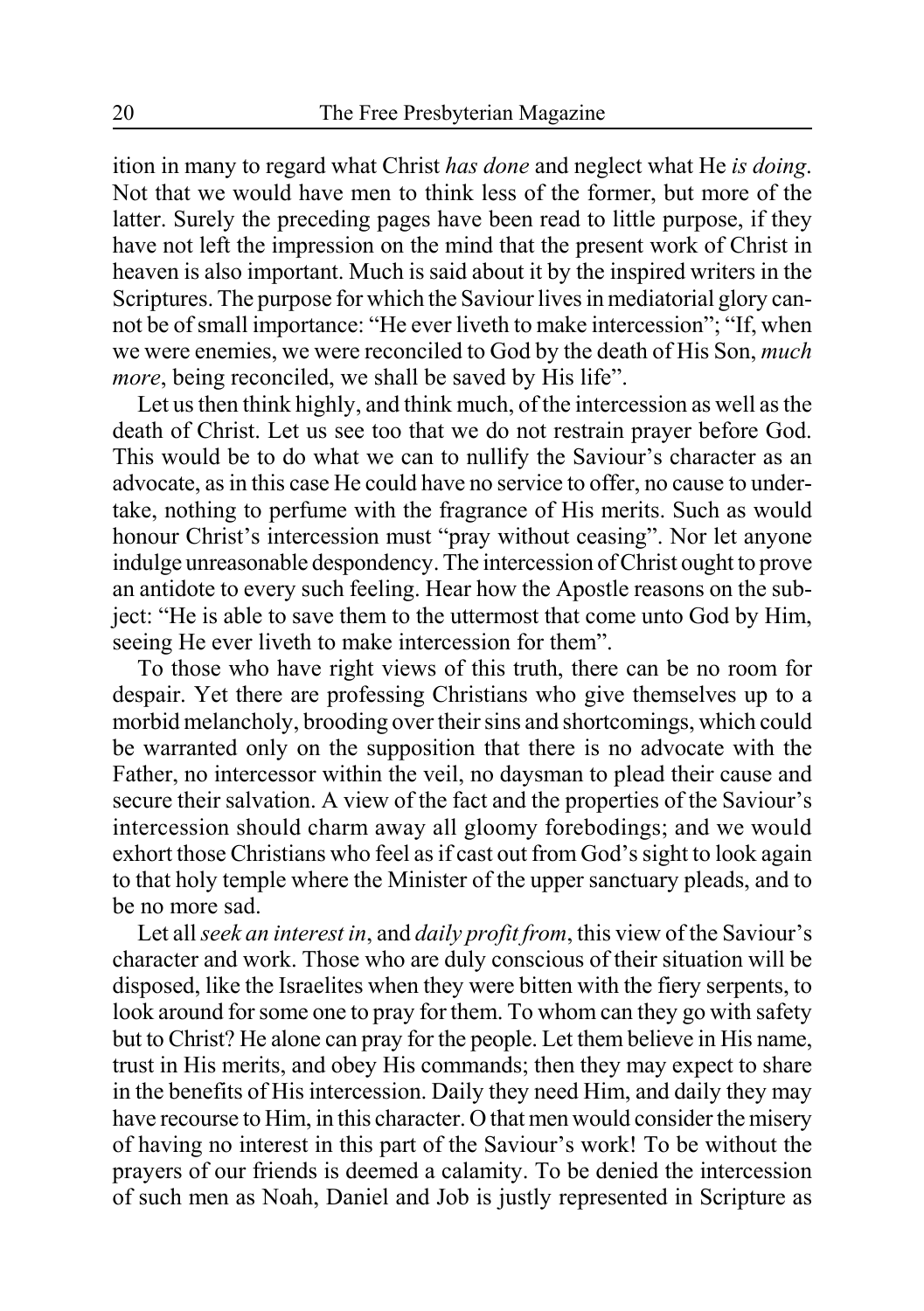serious. "Pray not thou for this people, neither lift up cry nor prayer for them," is one of the heaviest judgements that can befall a backsliding nation. How dreadful beyond all conception then must it be to have no interest in the prayers of Christ!

But this is not all, for if His prayers are not for us, they are *against us*. He prays for the destruction of His enemies. That blood which speaks so powerfully for the salvation of those who believe, cries loudly for vengeance on those who despise and abuse it. Let the unbelieving and ungodly ponder this and tremble. And who can tell the happiness which an interest in the intercession of Christ is fitted to yield! It is a doctrine as full of comfort to saints as of terror to sinners. It is calculated to fill the heart with joy to know that, whatever their sinful weaknesses and infirmities may be, they shall not bring them into condemnation; that, whatever their temptations, their faith shall not be permitted to fail; that, whatever their backsliding, they shall not finally fall away; that, however weak, cold and confused their devotions, they shall be rendered a sweet-smelling savour to God.

In sin and duty, in health and sickness, in prosperity and adversity, in life and death, the doctrine of Christ's intercession gives joy and comfort to the believer. Let it then be the concern,of all who read these pages, earnestly to seek such an interest in what the Saviour has done and is still doing that they may be able to take as their own the triumphant appeal of the Apostle: "Who shall lay anything to the charge of God's elect? It is God that justifieth. Who is he that condemneth? It is Christ that died, yea rather, that is risen again, who is even at the right hand of God, *who also maketh intercession for us.* Who shall separate us from the love of Christ?"

Thus we have brought to a conclusion our inquiries into these deeply important subjects. Yet we must remind readers of the necessity of applying to themselves the glorious truths which have occupied their attention, before turning their thoughts to anything else. Let them not regard these truths as matters of curious speculation, or content themselves with a mere doctrinal belief. If these truths are to be rightly appreciated and properly improved, they must become the subjects of a saving faith. No doctrines stand more closely connected with the eternal salvation of the soul.

Let no one then rise from reading these pages without seriously and conscientiously asking himself these questions: Have I an interest in the atonement and intercession of Jesus Christ? Have I faith in the sacrifice of the great High Priest? Has my soul been sprinkled with His precious blood? Does He plead with the Father on my behalf? Is my name engraven on His heart? Have I any good reason to conclude that He is even now praying that my sins may be forgiven, that my faith may not fail in the hour of temptation, and that I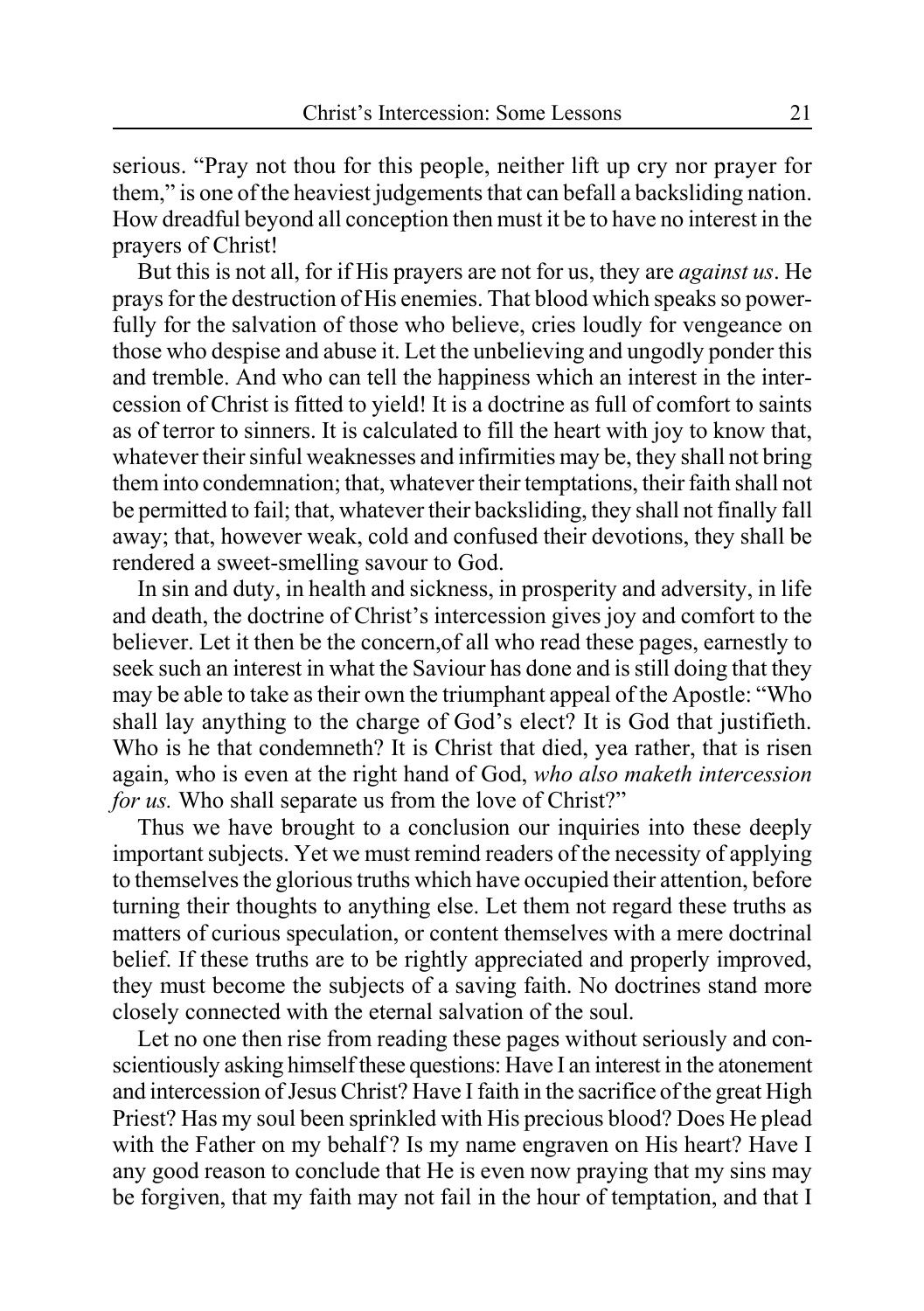may be kept from the evil which is in the world? Were I called to die at this moment, could I indulge the comforting assurance that the Advocate within the veil, whom the Father hears always, would present on my behalf the request: Father, I will that he whom Thou hast given Me be with Me where I am, and that, in answer to this prayer, my disembodied spirit should be ushered, in perfect holiness, into the immediate, unclouded presence of my covenant God, and into all the glories of the heavenly kingdom?

These are solemn questions. Let no one neglect to put them to himself, or – if no favourable answer can be honestly given to them – let no one hesitate to press them till at least such convictions have been awakened that nothing can allay but a believing appropriation of the blood and advocacy of the great High Priest of our profession. May the Spirit of all grace, whose prerogative it is to take the things of Christ and show them unto men, be pleased to grant that the perusal of these pages may thus prove the means of salvation to many. And to the only wise God and Saviour, be all the glory. Amen.

# **The Urgent Need for Spiritual Blessing1**

### *Rev Donald MacLean*

 $\mathbf{W}$   $\mathbf{V}$  are once more reached the end of a year and have been spared to enter a new one. During the past year we have enjoyed much of the Lord's kindness in His providence, of which we have been entirely unworthy, for it is written, "If Thou, Lord, shouldest mark iniquities, O Lord, who shall stand?" (Ps 130:3). Were He to deal with us as our sins deserve, we should be swept out of the land of the living and appointed our portion in that place in which mercy shall never be found, "where their worm dieth not and the fire is not quenched". The temporal mercies we enjoy, together with being spared in this world, constitute a loud cry to our souls to consider how we are using the time the Lord is giving us, as He makes it evident that He does not delight in our death but is still waiting to be gracious.

In the midst of the general rejoicing indulged in at this time of the year, we should not lose sight of the fact that there are blessings which transcend the temporal favours of the Lord as highly as the heavens are above the earth. If we are unworthy of the mercies of providence, we are indeed unworthy of the mercies which are spiritual and eternal and which, when time shall be no more, shall remain with those who possess them.

If we were taught that such mercies are bestowed on the ground of human

<sup>1</sup>The pastoral letter that Mr MacLean wrote to his Portree congregation at the beginning of 1954, printed here with some editing.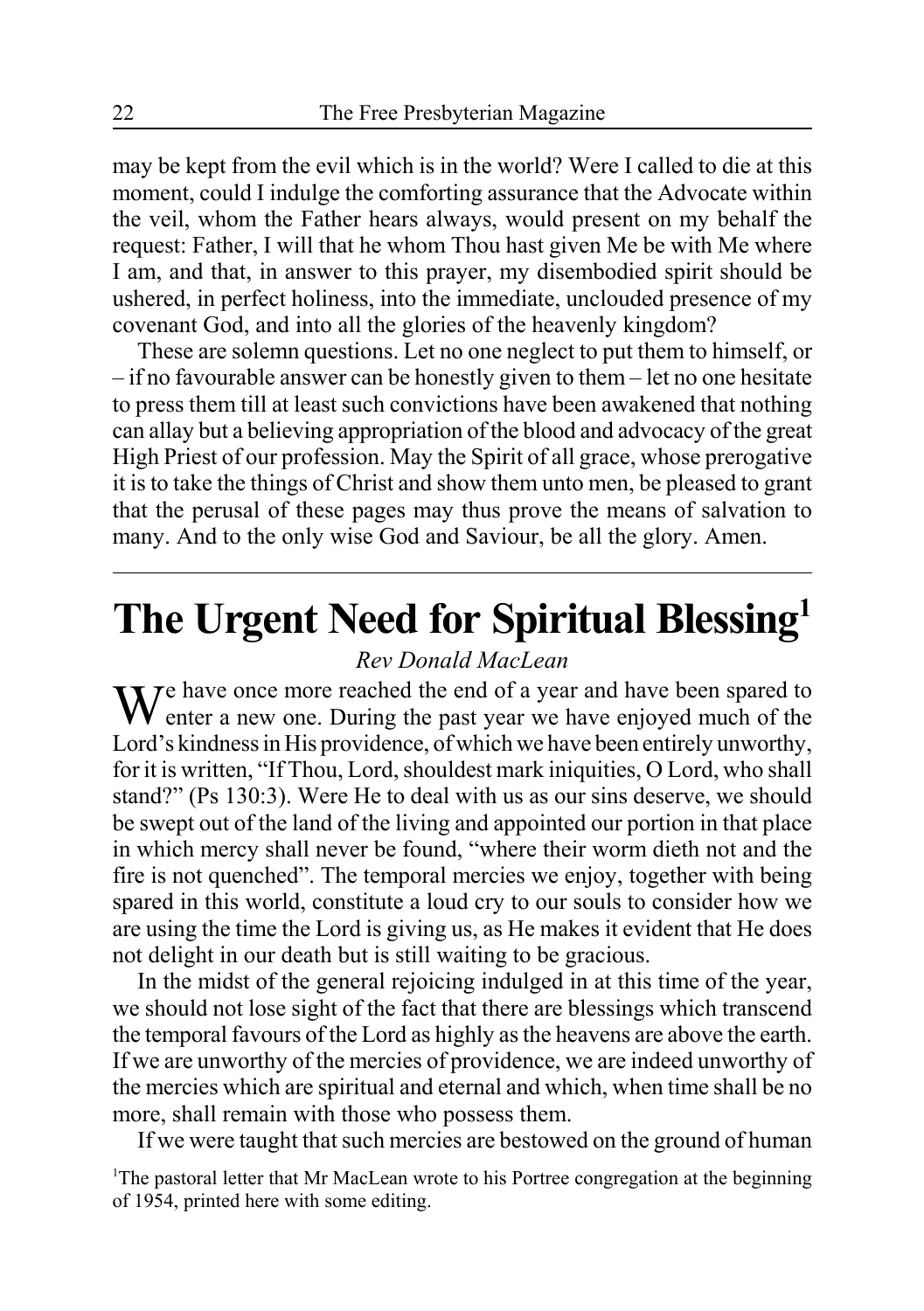merit, we might all despair of ever receiving them, for we are sinners and unable to do anything to gain the favour of the God against whom we have so grievously sinned. Our sins involve not only banishment from the favour and fellowship of God, but also the corruption of our whole nature, making us unable to please God, for all our intentions, thoughts and actions are permeated by sin. This caused others to say, "We are all as an unclean thing, and all our righteousnesses are as filthy rags; and we all do fade as a leaf; and our iniquities, like the wind, have taken us away" (Is 64:6). Sad to say, very few who cross the threshold of this new year have learned this great lesson.

Among the spiritual blessings we must come to enjoy on this side of the grave and eternity, if we are to be safe at last, is that outlined in the Psalm I have quoted from already: "There is forgiveness with Thee that Thou mayest be feared" (Ps 130:4). This forgiveness is beautifully described by the Holy Spirit through the Apostle Paul in his Epistle to the Ephesians: "In whom we have redemption through His blood, the forgiveness of sins, according to the riches of His grace" (1:7). Here we see that forgiveness is to be found in a certain person, and the Word of God makes it plain that He is the Lord Jesus Christ, whose name was called Jesus, for He was to save His people from their sins. This Person is the eternal Son of the everlasting Father, God of very God, who in the fullness of time became man and paid the ransom price to redeem all who were given to Him in the everlasting covenant.

We are told in God's Word what this price was. "The wages of sin is death". God's law and justice required to be satisfied before forgiveness could be bestowed on any. The Lord Jesus, out of love to His Father's glory and love to His people, undertook to meet all these claims. He poured out His soul unto death and, in the precious blood shed at Calvary, there is a full and free forgiveness for the guilty, and cleansing for the vile and unclean. He who died now lives and reigns to bestow that forgiveness upon all who come to Him for it in truth. As we enter a new year, let us pause and answer the question, "What think *ye* of Christ?"

Let us not forget that this forgiveness is "according to the riches of His grace". When God forgives sin through the blood of Christ, He does not do so grudgingly but with delight, so that He says, "I, even I, am He that blotteth out thy transgressions for Mine own sake, and will not remember thy sins" (Is 43:25). It is not according to works of righteousness which we may do that we are to have this forgiveness, but according to the riches of His grace. Thus this forgiveness is free and, when it is bestowed, those who are forgiven enter into the love of God. Who would refuse a gift so precious, which involved the payment of such a price, and which leads to such a happy experience? Yet does conscience not tell us that most of us are without it?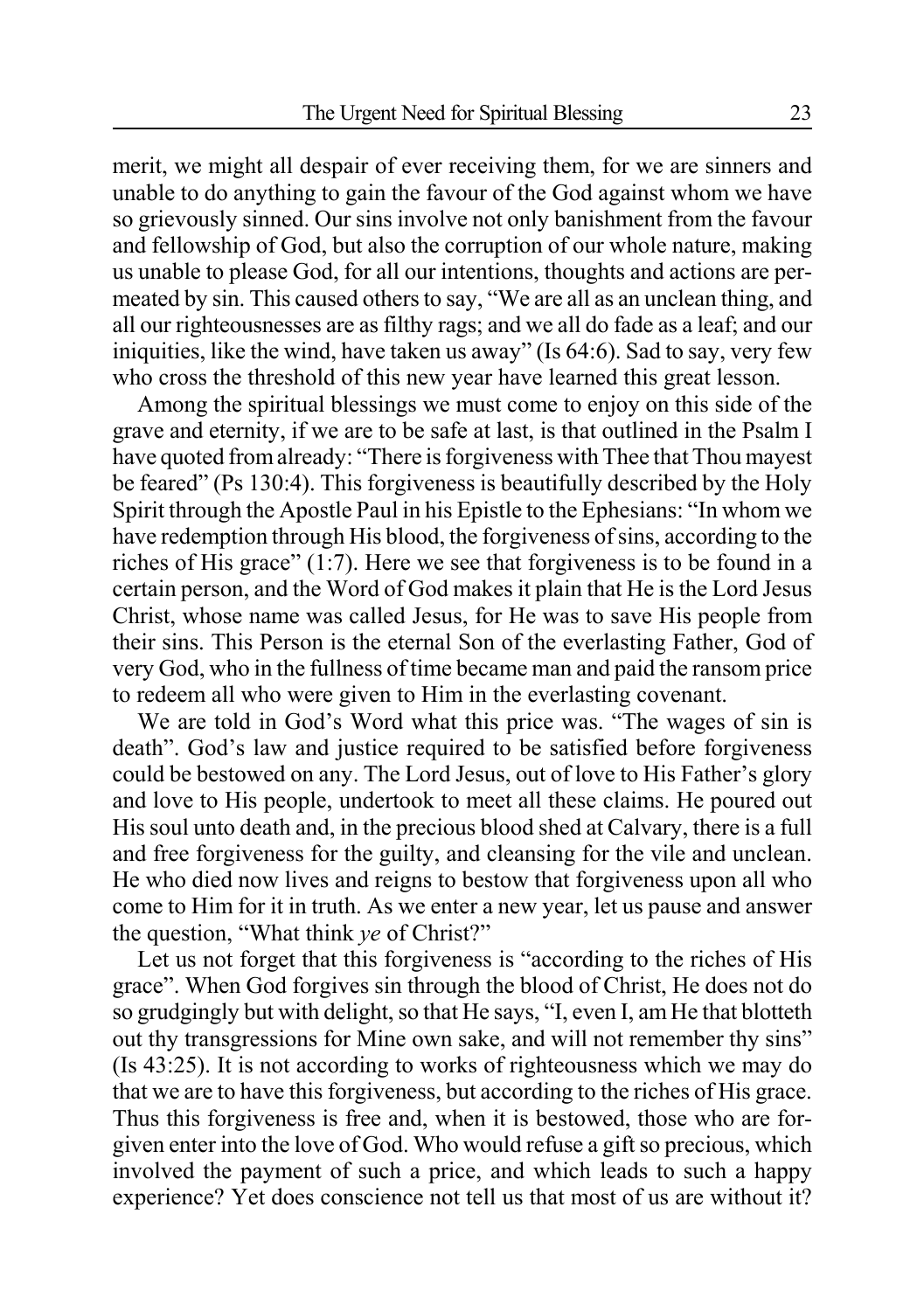And we shall remain without it unless the Lord, in the riches of His grace, will send the Holy Spirit to awaken us to realise our great need of that endless blessing.

The Holy Spirit convinces of sin and brings the soul to feel its need of forgiveness, and that same Spirit glorifies Christ as the One through whom and in whom forgiveness is to be found. The soul in the exercise of a Godgiven faith receives Christ in the Word of God and becomes an heir of the promise of forgiveness, for "there is therefore now no condemnation to them which are in Christ Jesus, who walk not after the flesh, but after the Spirit" (Rom 8:1). This holy walk is a fruit of the fear mentioned in Psalm 130 as characteristic of those who are forgiven.

In extending my best wishes to you all once more, at home and away from home, let me most earnestly exhort you to seek this forgiveness, so that you may "be saved in the Lord with an everlasting salvation", whatever else the future may hold.

# **Triumphing When in Trouble1**

### *James Meikle*

While I am mortal, I must taste of the waters of Mara [bitterness], drink of the cup of adversity and swim the tempestuous ocean. It is the perfection of angels that they can never know the sadness of mental disquiet, or the pangs of anguish; and it is the happiness of departed saints to obtain joy for mourning, a crown for crosses, and to forget their misery, if not wholly, yet to remember it as waters, once swelled to a dreadful flood, but that are now for ever to flow away. It is then the misery of the sons of men, only while here, to be, as it were, a mark set up for the arrows of tribulation and to be engaged in constant war and in perpetual quarrels. But it is the privilege of the Christian soldier to wear the shield of faith, with which he shall be able to quench the fiery darts of Satan and to ward off the slingstones of tribulation which pelt him from every quarter. How greatly I may then triumph under all my afflictions if I consider that:

1. They *come from God*, whatever may be the instrument: "Thou hast chastised me, and I was chastised"; "Thou in faithfulness hast afflicted me".

2. They *come through love*: "Whom the Lord loveth He chasteneth, and scourgeth every son whom He receiveth".

<sup>1</sup>Meikle (1730-99) was a ship's surgeon in the Royal Navy and wrote various meditations when he was at sea. This is an edited extract from one entitled, "Affliction the lot of saints below", published in his *Solitude Sweetened*. He later became an elder in a Secession Church.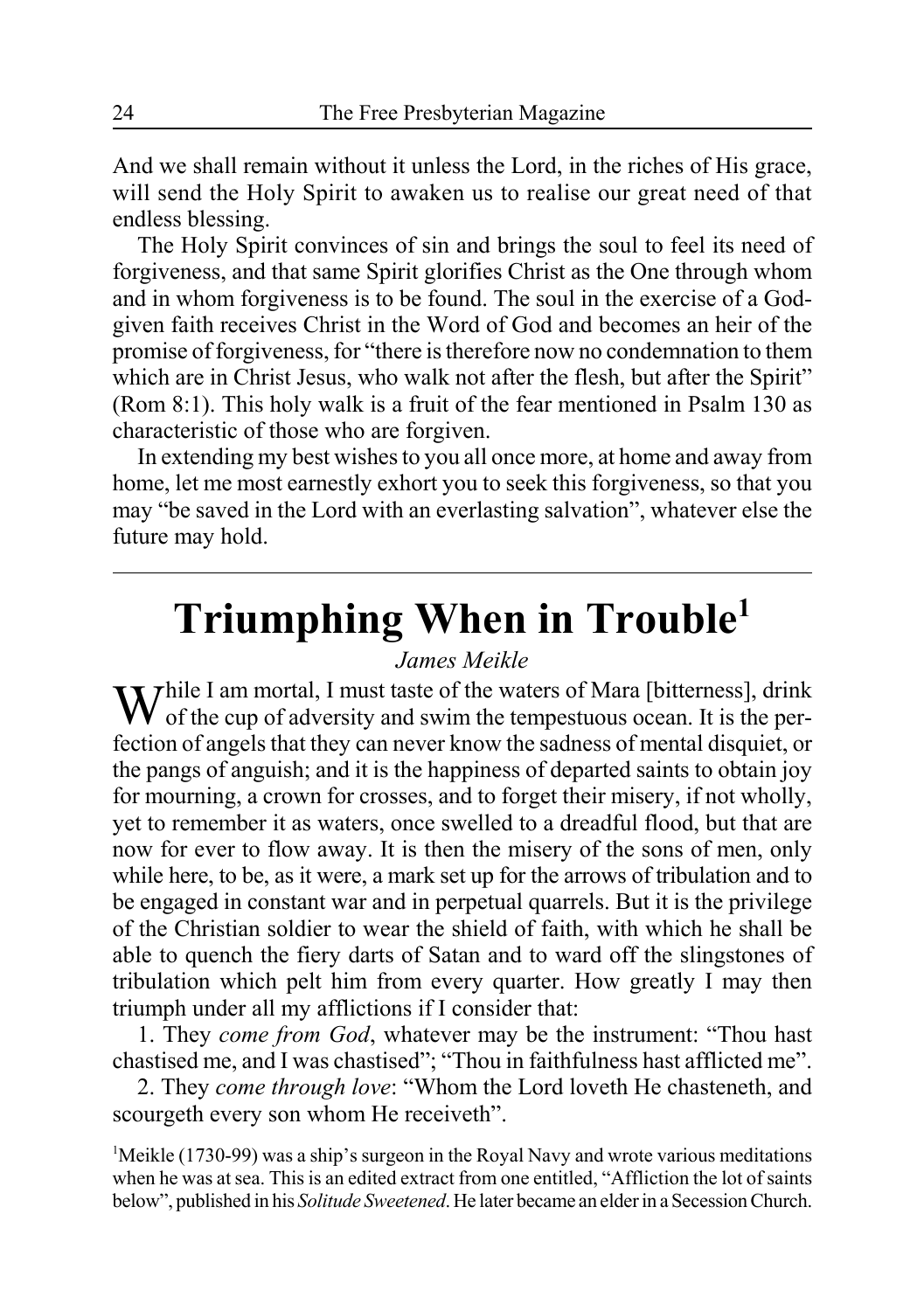3. They are *for my good*: "Fathers of our flesh . . . chastened us after their own pleasure; but He for our profit, that we might be partakers of His holiness".

4. They are *for the exercise of grace*, even of that noble grace of faith: "What time I am afraid I will trust in thee"; here faith is improved by affliction. "My brethren, count it all joy when ye fall into divers temptations; knowing this, that the trying of your faith worketh patience". "Not only so, but [strange to tell] we glory in tribulations also: knowing that tribulation worketh patience; and patience, experience; and experience, hope: and hope maketh not ashamed; because the love of God is shed abroad in our hearts by the Holy Ghost."

5. They are *noble antidotes against sin* and preservatives from it: "Before I was afflicted I went astray: but now have I kept Thy word".

6. They *assimilate the saints to their glorious Head*, their sympathising and feeling High Priest, who was "a man of sorrows, and acquainted with grief". In the work of redemption, "the Captain of their salvation [was made] perfect through sufferings".

7. They *produce a general distaste for all created things* and prove them to be subject to vanity; hence, says one much inured to affliction, "I have seen an end of all perfection".

8. They *teach humanity and sympathy* to fellow creatures in the same circumstances. Because Israel had been strangers, they would know the heart of a stranger and were to deal kindly with them. And, in this, men are to imitate Him who "suffered being tempted", that He might know how "to succour them that are tempted" and "be a merciful and faithful High Priest" to His people.

9. They *make one very humble* and break the haughty mind and bring down the lofty thought: "I shall go softly all my years in the bitterness of my soul"; "My soul is even as a weaned child". And God has this in view by them: to hide pride from man.

10. They *make the man rightly exercised* in them to know himself and think on his former ways; to resort often to the throne of grace, go often to God and increase, as it were, the acquaintance between God and his soul: "In the day of my trouble I sought the Lord".

11. They *give clear and certain proof of the providence of God*, who in six troubles, and in seven, delivers out of them. They preach His power, who makes His people pass through fire and water, not to utter ruin, which we might well expect, but to a wealthy place, to heaven and to glory.

12. They *prepare for glory* and make us fit to join the company of those that came out of great tribulation, and have washed their garments and made them white in the blood of the Lamb; therefore are they before the throne of God, and enjoy Him in all His divine fullness, world without end.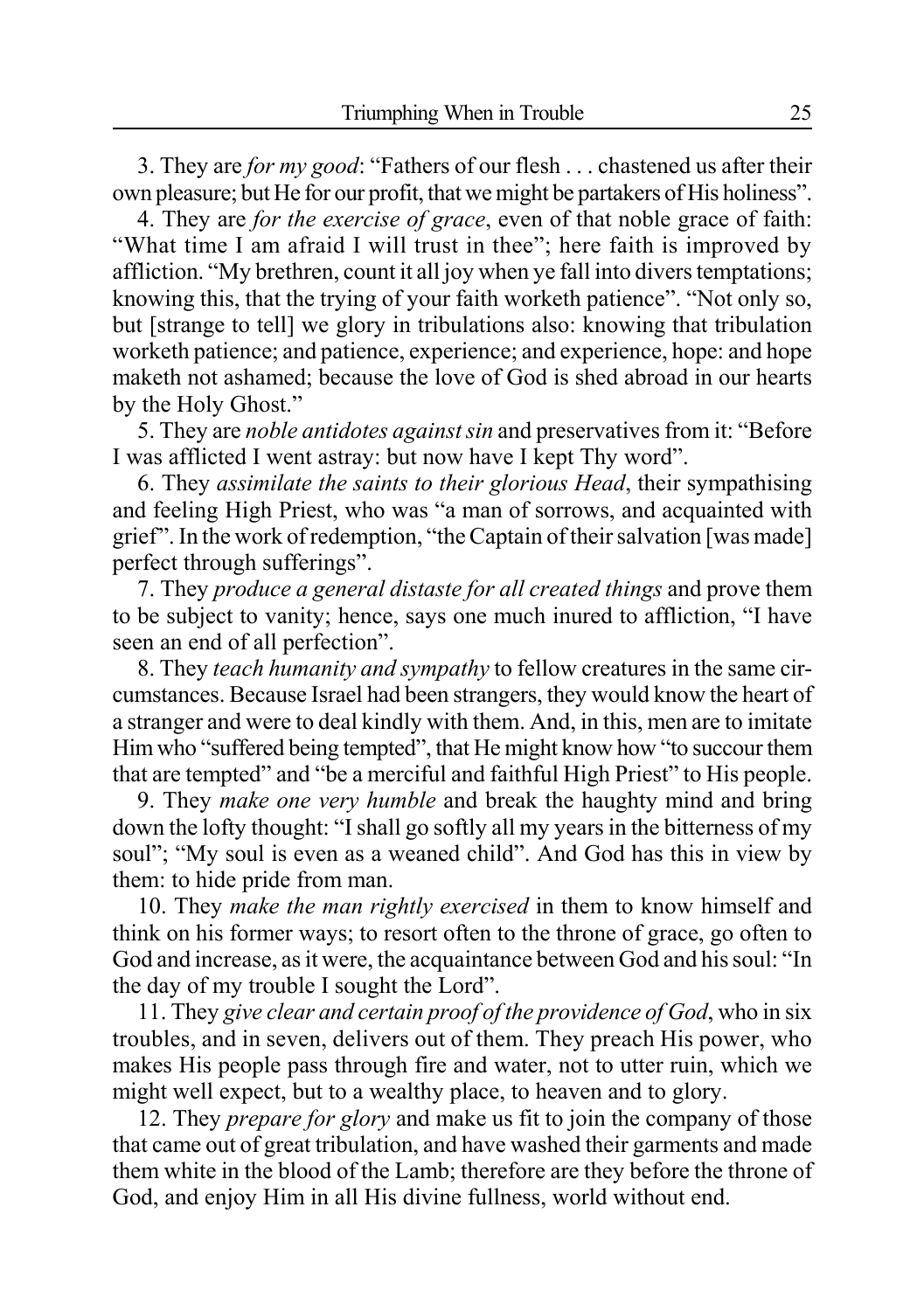# **Book Reviews**

*Witnesses in the Far North*, edited by Norman Campbell and Robert Dickie, published by Reformation Press, paperback, 172 pages, £8.55, obtainable from the Free Presbyterian Bookroom.

This book is a compilation of obituaries, which previously appeared in issues of *The Free Presbyterian Magazine*, of godly and faithful men and woman in Caithness and Strathy. However worthy the subject, the quality of an obituary, like that of a biography, is generally only as good as its author. The value of this commendable book consists in the combination of the godly and eminent men and woman whose lives are recorded and the equally eminent authors such as Revs Neil Cameron, J S Sinclair and D Beaton, who knew them well and loved them dearly.

In reading the 32 obituaries, a striking feature common to them all is that these Spirit-taught men and woman were possessed of a keen spirit of discernment. They were of that mournful, yet blessed, number who sigh and cry for the abominations done in the land and, sadly, in the Church of Christ also. In the formation of the Free Presbyterian Church in 1893 they found a firm and faithful witness on the side of truth, and gladly joined her ranks. They were the fruit of ministries such as that of John Kennedy, Archibald and Finlay Cook and Christopher Munro, and it is apparent that our Church enjoyed the great blessing of having the cream of the godly in her ranks in these early days.

Our love to them, although we knew them not, is kindled in reading about their spiritual trials and struggles, and their experiences of the power of the Word of God to give liberty and refreshment to the troubled soul. We gather that they were "lovely and pleasant in their lives, and in their death they were not divided: they were swifter than eagles, they were stronger than lions" in the spiritual warfare in which they were so earnestly and sincerely engaged. We recommend heartily this book, to our people particularly.

(Rev) *I D MacDonald*

*Samuel Rutherford*, by Neil M Ross, published by the Scottish Reformation Society in their Scots Worthies series, paperback, 46 pages, £4.50 from the Free Presbyterian Bookroom.

Rutherford will need little introduction for many readers. He was one of the most noted Scottish ministers of the seventeenth century and left behind him 365 incomparable spiritual letters, many of them written from Aberdeen, where he had been exiled in 1636. This was because some of his views and writings – especially his *Defence of Divine Grace*, in opposition to Arminian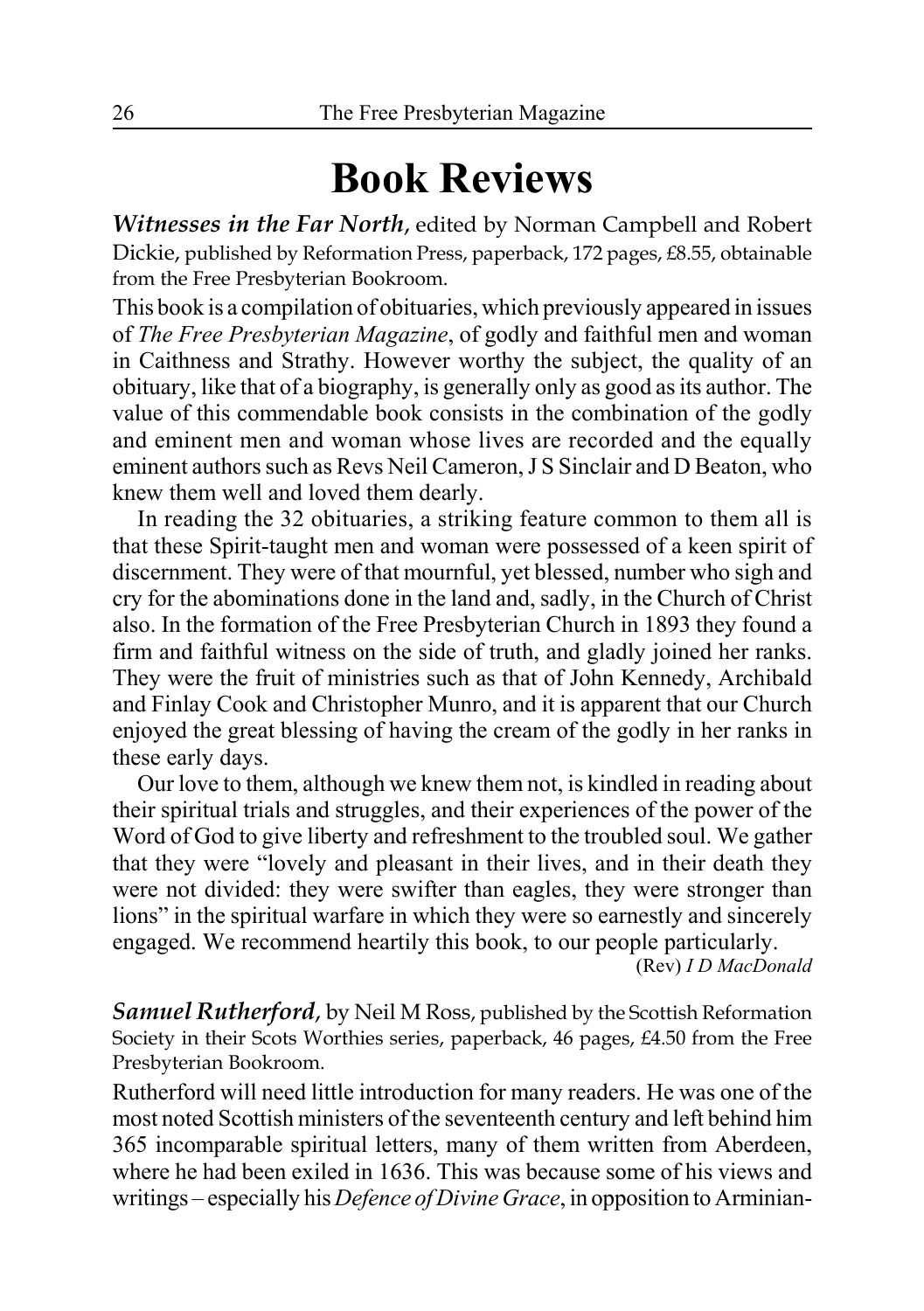ism – did not meet the approval of, in particular, the Bishop of Galloway. From 1626 Rutherford had been minister of the small parish of Anwoth, on the Solway coast. John Livingston, himself a noted minister of that age, described his work: "While he was at Anwoth, he was the instrument of much good among a poor, ignorant people, many of whom he brought to a knowledge and practice of religion".

Shortly after his return from Aberdeen, Rutherford was appointed professor of divinity in St Andrews. His time there was interrupted by four years in London, where he gave notable service to the Westminster Assembly as a commissioner from the Scottish Church. After Charles II became King in 1660, Rutherford was called to answer a charge of high treason. He responded to the summons in these memorable words: "Tell them I have got a summons already before a superior judge and judicatory, and I behove to answer my first summons; and ere your day arrive, I will be where few kings and great folks come". He was already ill and, on 29 March 1661, in the words of John Howie, author of *The Scots Worthies*, "the renowned eagle took its flight into the mountains of spices".

Rutherford was highly regarded by his faithful contemporaries; one of them, James Urquhart, "the aged minister of Kinloss in Morayshire, who lived on till after the Revolution," is quoted as saying "as he looked back over his long life . . . 'I have known many great and good ministers in this Church, but for such a piece of clay as Mr Rutherford was, I never knew one in Scotland like him to whom so many great gifts were given'".

For those who know little about Rutherford, this well-written book would be an excellent place to start; and for those who have previously read about him, this book would prove a profitable reminder of what God made him.

# **Notes and Comments**

### **Dangerous Medical Proposals**

The spectre of euthanasia is rearing its head once again under recent draft guidelines, for England and Wales, published by the British Medical Association (BMA). Peter Saunders, who is Chief Executive of the Christian Medical Fellowship, has expressed serious concerns about the plans. He says the question is put by the BMA, "Is it justifiable to withdraw food and fluids from patients with dementia, stroke and brain injury who are not imminently dying?" The BMA's answer is, "Yes", provided a doctor believes it is in the patient's "best interests".

Dr Saunders explains, "The draft guidance builds on case and statute law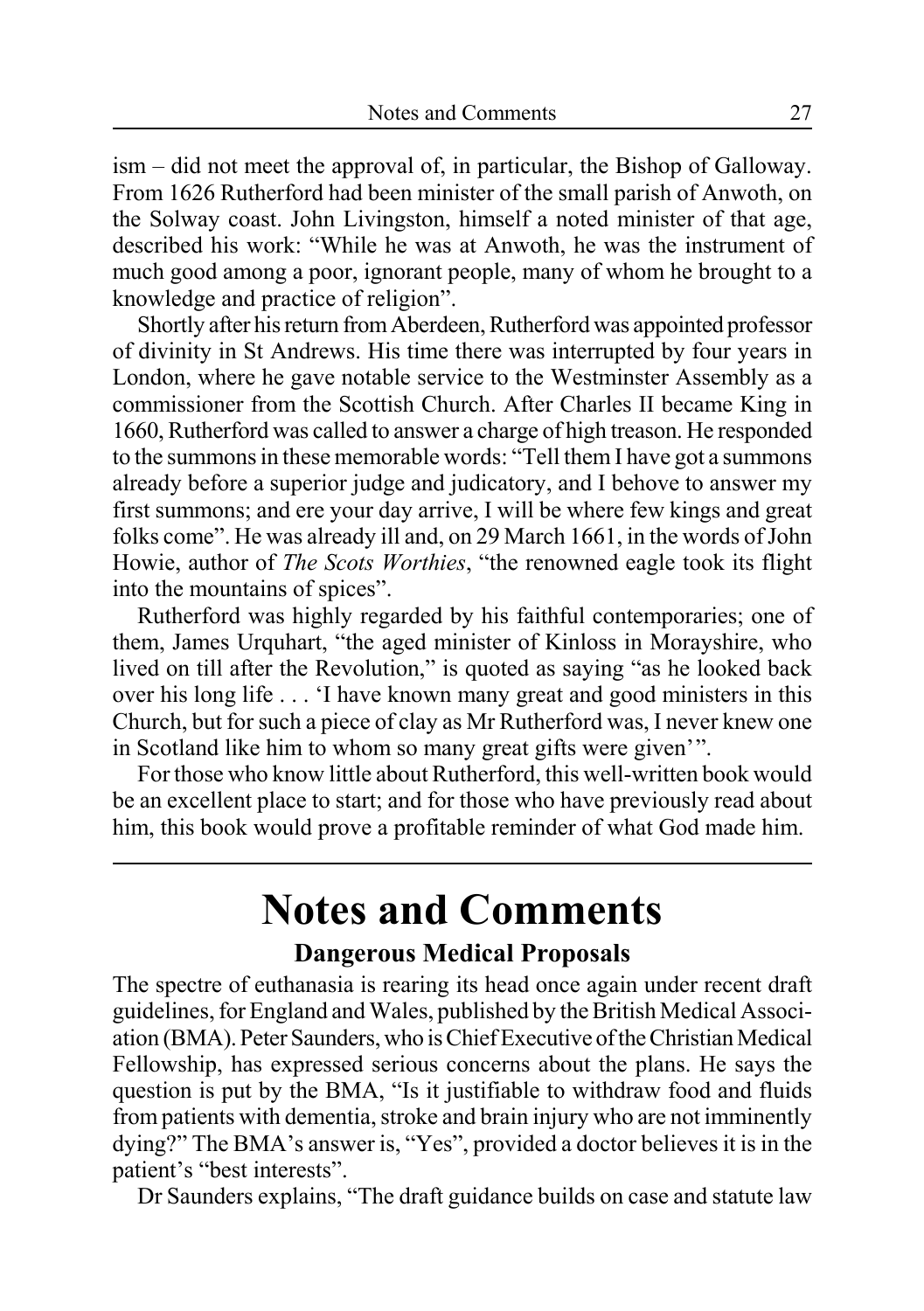and on previous practice guidelines and has huge implications for the care of some of the most vulnerable people in England and Wales. This whole process has transpired by a small series of steps – each following logically from the one before and endorsed in case law, statute law, regulations and guidelines going back to the Law Lord's decision on Hillsborough victim Tony Bland, who was the first to die in this way." That case established a legal precedent that Clinically Assisted Nutrition and Hydration (CANH) – the patient being fed food and fluids by tube – is considered to be a "medical treatment" not "basic care". Dr Saunders contends that once we accept that definition, and agree that "providing this basic sustenance to someone with a medical condition they would not find 'acceptable' is not in their 'best interests', then we are inviting professionals to devise a simple scheme whereby the starvation of large numbers of non-dying but expensive and 'burdensome' patients can be achieved simply and efficiently, and largely undetected, without involving the courts".

The BMA proposals focus on three categories of patients where CANH is the "primary life-sustaining treatment being provided" and who "lack the capacity to make the decision for themselves". Firstly, those with degenerative conditions such as dementia. Secondly, those who have suffered a sudden, or rapidly progressing brain injury and have numerous comorbidities – diseases – or frailty (for example, stroke). Thirdly, people who were previously healthy but are now in a vegetative state or minimally conscious state (MCS) owing to a brain injury. Crucially, the discussion is not about patients who are expected to die within hours or days but about those who could go on living for some time – even decades – if they were being fed. It is euthanasia via the back door as, to quote Dr Saunders, "the guidance decrees that dementia, stroke and brain-injured patients who lack mental capacity, but are not imminently dying, can be starved and dehydrated to death in their supposed best interests".

Who makes the decision to stop feeding? Dr Saunders goes on to explain that, "if there is an advance directive for refusal of treatment then the patient does (or at least has). If there is an appointed health and welfare attorney then they do, and if it's not the case that 'all parties agree' then it falls to the Court of Protection." However, Dr Saunders says that in the vast majority of cases it is "usually a consultant or general practitioner".

No second opinion is legally required, it seems, "unless there is 'reasonable doubt about the diagnosis or prognosis, or where the healthcare team has limited experience of the condition in question' and, even if the patient is suffering from a persistent vegetative state (PVS) or MCS, 'it is not necessary to wait until [investigations] have been completed' if there is not 'sufficient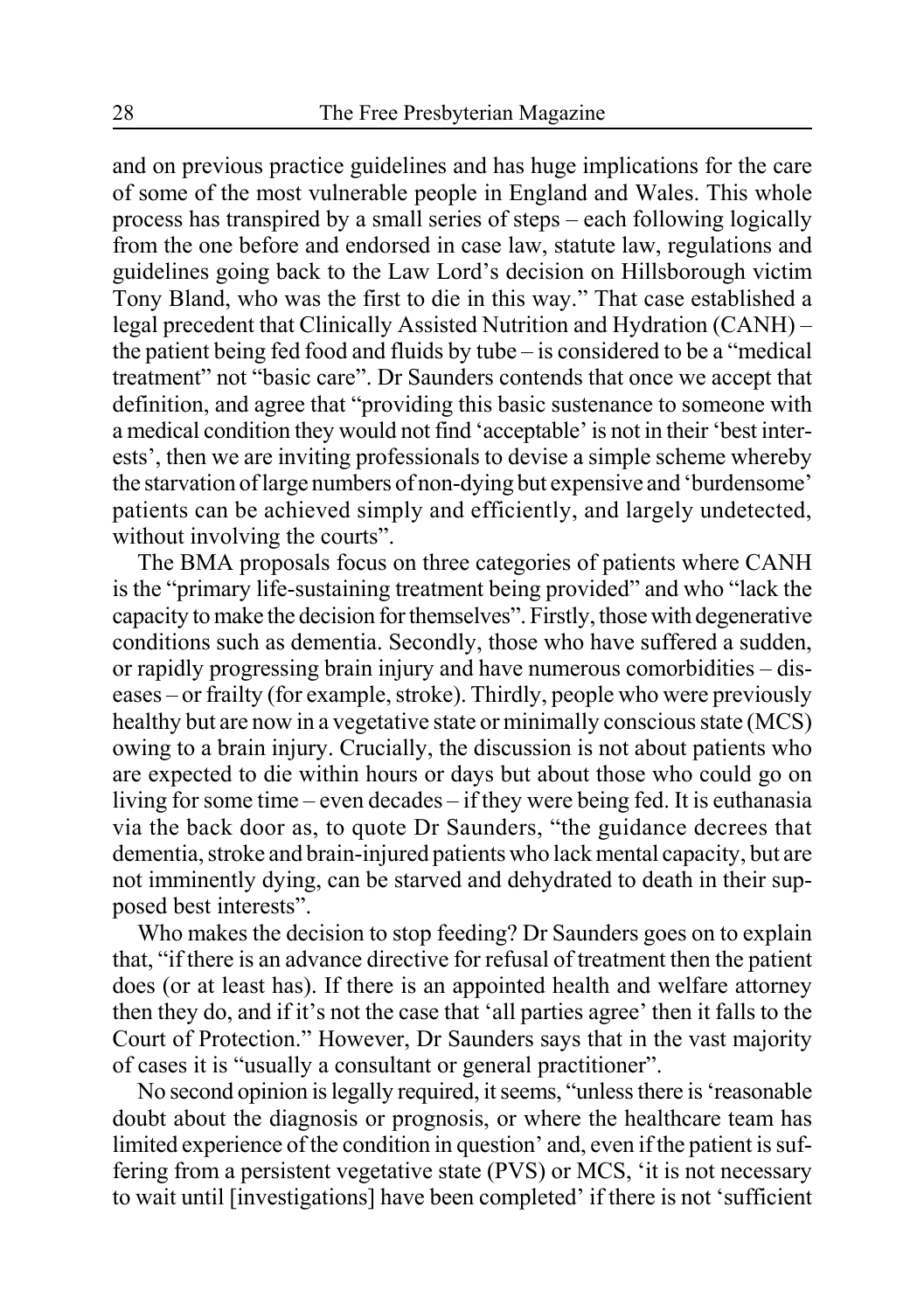evidence' that they will affect the outcome of the best-interests assessment". He adds, "In other words, the diagnosis and prognosis are irrelevant if the decision is made that death is in the patient's 'best interests'. This is especially disturbing, given that PVS and MCS are extremely difficult to diagnose, many patients have some degree of awareness and some later wake up."

In spite of persistent efforts by pro-euthanasia groups, Britain has so far, mercifully, refused to legalise euthanasia or assisted suicide. However, in the new guidelines, the BMA is suggesting that to kill these patients by starvation and dehydration is perfectly acceptable. Peter Saunders warns that "a decision is made by a GP or hospital consultant, on the basis of information about the patient gathered from relatives or carers". He adds. "A simple tickbox form is completed, the tube is removed and the patient in question is dehydrated, starved and sedated to death. The true cause of death is not recorded in the death certificate." Apparently doctors are directed to certify the original brain injury or medical condition as the cause of death – not that the patient died of starvation and dehydration due to the removal of a feeding tube. He fears that what began as a trickle will become a flood.

There was an outcry when it was discovered how previous guidelines, in the palliative care plan known as the Liverpool Pathway, had been abused. Now it appears that subsequent planned pathways are just as dangerous. Professor Pullicino, who helped to expose the abuses of the Liverpool Pathway, comments on the BMA guidelines: "It facilitates the extension of endof-life pathways to people with neurological diseases who are not dying, which is a very negative thing because there are a lot of disabled neurological patients [and] it perpetuates the myth of 'best interests', which has been shown to be erroneous and reflective of members' views and not of the real best interests of the patients".

How solemn it is to die and how very solemn to be responsible for hastening another soul into the great eternity. As *The Shorter Catechism* (Ans 68) tells us, on the basis of Scripture, "The Sixth Commandment requireth all lawful endeavours to preserve our own life, and the life of others". *KHM*

### **Dangerous Proposals for Schools**

The Scottish Government recently accepted in full the recommendations of a report which calls for the mandatory introduction of "inclusive education" for all Scottish primary schools, so that sodomite "rights" are universally promoted across the curriculum and across subjects. State schools "will be required to teach pupils about the history of LGBTI equalities and movements, as well as tackling homophobia and transphobia and exploring LGBTI identity". John Swinney, the Deputy First Minister, was proud to announce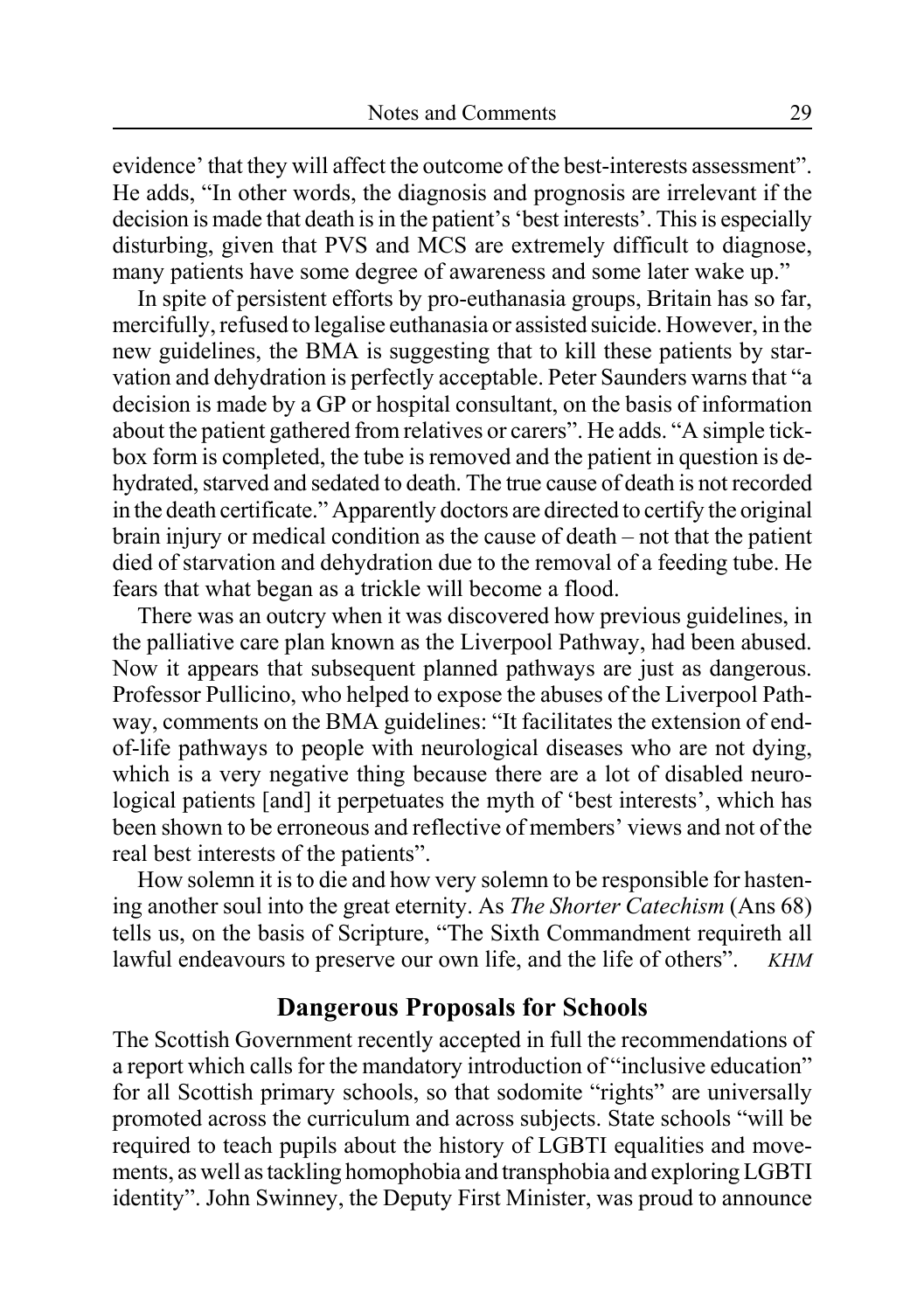that "we will be the first country in the world to have LGBTI-inclusive education embedded within the curriculum". No opt-outs will be permitted, so, once the recommendations are implemented, every Scottish schoolchild will be exposed to this most insidiously evil propaganda. Indeed, it may only be a matter of time until even Christian schools will be required to comply.

In the refusal here to allow an opt-out, we see once more that the homosexual lobby continually belies its mantra of toleration by showing itself to be most deeply intolerant of all opposition to its wicked agenda. The driving motivation here plainly is not so much to provide "inclusive" education at all, but rather the complete exclusion of Christian morality from our schools and national life. Indeed, there seems to be no end to the demands of the sodomite lobby in our generation. They are like the insatiable daughters of the horse-leech, crying "Give, give" (Prov 30:15). Undoubtedly, the ultimate end in view is the overthrow of the family as the foundation of society and the obliteration of the God-given distinction between male and female as far as possible. But the hidden power behind this dreadful movement, of course, is none other than Satan himself.

The implications of this particular development for pupils, parents, teachers and others who are involved in the field of education are extremely serious and such prospects should drive us to a throne of grace. It may not be long before it becomes extremely difficult to obtain, for example, a teaching post or even a professional qualification without giving one's agreement to teach such material. The Lord is permitting the enemy to come in like a flood and this is one further and very serious indication of His displeasure with our nation. "O our God, wilt Thou not judge them? For we have no might against this great company that cometh against us; neither know we what to do; but our eyes are upon Thee" (2 Chr 20:12). *AWM*

### **Justice in Islamic Countries**

The recent case of Matthew Hedges in the United Arab Emirates (UAE) highlights concerns over justice in Islamic countries. Mr Hedges, aged 31, a PhD student from Durham University, was arrested in May at the airport when leaving the UAE; was charged with spying; was kept in solitary confinement for six months; and, in a trial in November reportedly lasting five minutes, was sentenced to life imprisonment, on the basis of a supposed confession. His lawyer was not present in the court, and Mr Hedges is unable to speak Arabic. A few days later, after a diplomatic outcry, he received a government pardon (although the spying conviction still stands) and was released.

A somewhat similar case is that of Nazanin Zaghari-Ratcliffe, a British-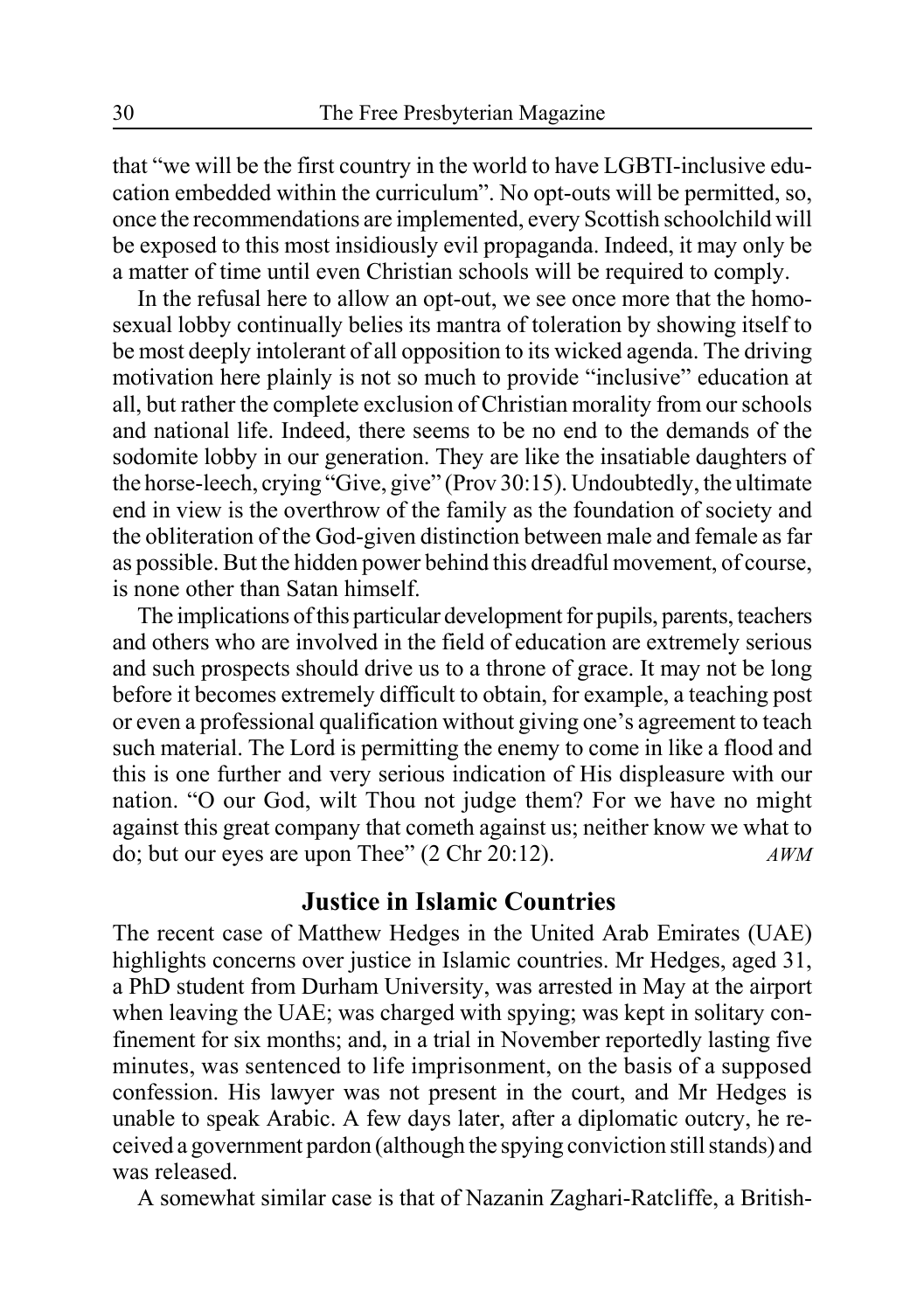Iranian dual citizen who was working for a news agency in Iran. She was detained in April 2016, and in September 2016 was sentenced to five years imprisonment after a trial at which she was allowed very limited contact with her lawyer. The charges against her remain undisclosed, but allegedly she was "plotting to topple the Iranian regime". She is still in prison, where she has endured great hardship, including eight months' solitary confinement. Her lawyer does not dare to speak to anyone outside Iran for fear of his own safety.

A third case is that of Andrew Brunson, an American pastor who was imprisoned in Turkey in October 2016; held in a small cell for over a year; and charged with various subversive activities including espionage. At his trial in May 2018 his defence witnesses were not heard at all while the prosecution witnesses testified secretly by video with face and voice distortion so that he could not know who they were. He was finally released after a third trial in October – and much diplomatic pressure from the US, including sanctions – when several of the prosecution witnesses retracted their testimony.

A fourth case is that of Asia Bibi, a Roman Catholic who was living in the Punjab in Pakistan, who was accused of blasphemy in June 2009 after an argument with co-workers while harvesting berries. She was arrested, imprisoned, tried, and in November 2010 sentenced to death by hanging. After many delays, the verdict was upheld by Lahore High Court in October 2014; but after many further delays it was overturned in October 2018 by the Supreme Court of Pakistan on the ground of insufficient evidence. In the meantime, two Pakistani politicians, one the Governor of Punjab, have been assassinated for expressing support for Asia Bibi and for opposing the blasphemy laws of Pakistan. The decision of the Supreme Court was greeted with such an outcry from Muslim extremists that the Government has decided to review the verdict and to detain Asia Bibi in Pakistan in the meantime. One can only admire the courage of the Supreme Court judges, whose own lives are now in danger.

We do not know the details of any of these cases, but they raise grave concerns over the legal and judicial systems of the countries involved. Doubtless every country has its problems in this direction, but these four countries are all strongly Islamic, and some general features emerge from the cases which would seem to be Islamic in nature. One is the prevailing lack of trust in the society of these countries, which gives a charge of espionage a plausibility that it does not have in the West. The murderer of the Governor of Punjab mentioned above was his own bodyguard, and such a gross betrayal of trust is far from unique. A second is the lack of fairness, which appears in the way in which the trials are conducted and in the whole process against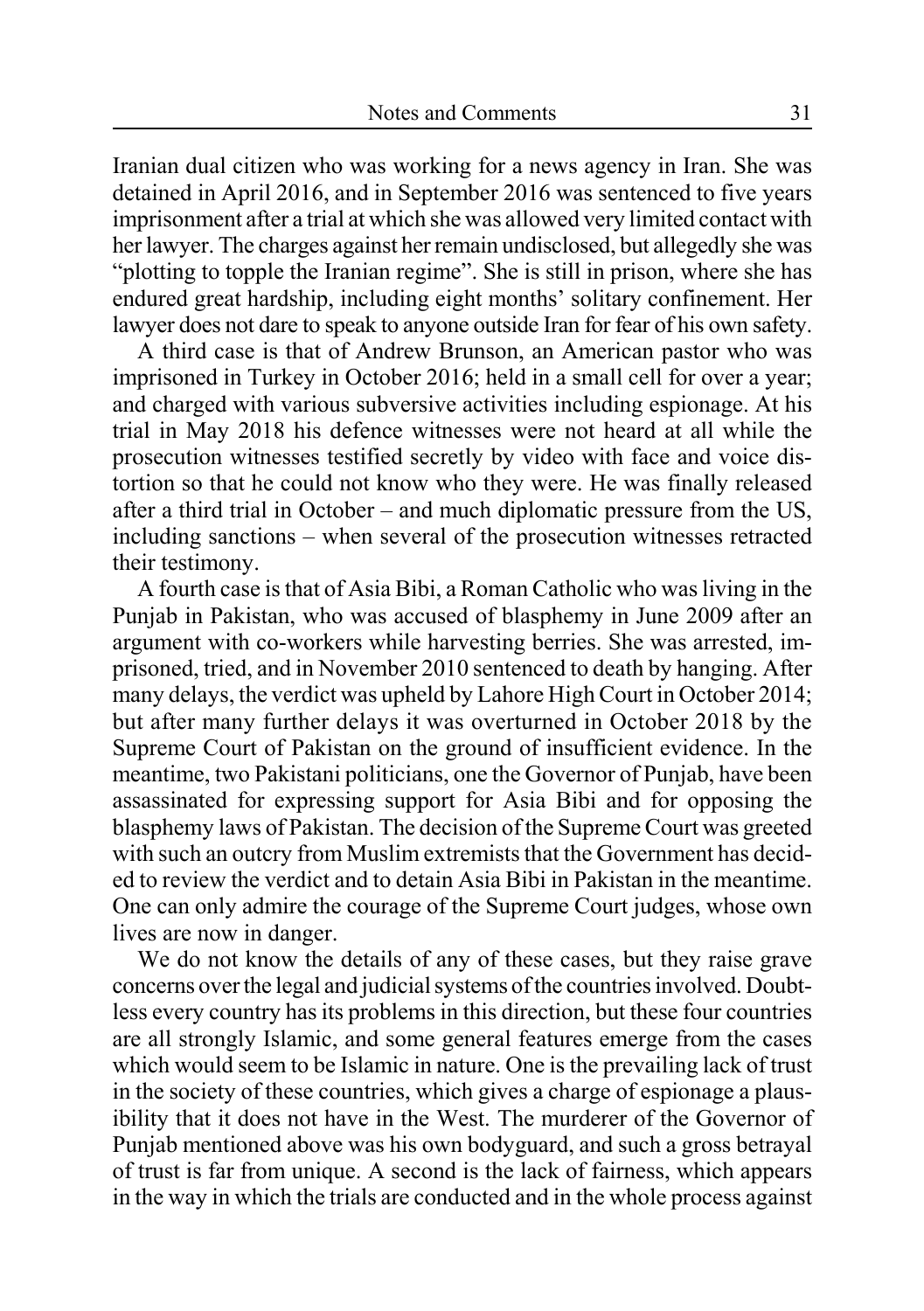the defendants. A third is the cruel way in which the prisoners are treated. A fourth, which appears in the Brunson and Asia Bibi cases, is the hatred of anything remotely Christian.

With the rising Muslim population in Britain, and the readiness of the Government to advance Muslims to positions of power, we fear that our own legal and judicial system may increasingly reflect these tendencies. Only the Spirit of Christ can enable men to "judge righteous judgement" (Jn 7:24). "By Me kings reign, and princes decree justice" (Prov 8:15). *DWBS*

# **Church Information**

### **Meetings of Presbytery** (DV)

*Asia Pacific:* At Auckland, on Friday, January 25, at 9.30 am. *Southern:* At Glasgow, on Tuesday, February 26, at 2 pm. *Northern:* At Dingwall, on Tuesday, March 5, at 2 pm. *Zimbabwe:* At Bulawayo, Tuesday, March 12, at 11 am. *Western:* At Lochcarron, on Tuesday, March 12, at 11 am. *Outer Isles:* At Stornoway, on Thursday, March 21, at 4 pm.

### **Two New Books**

Two new paperbacks of particular interest for Free Presbyterians are now available from the Free Presbyterian Bookroom. They are: *Searched and Known: An Exposition of Psalm 139:1* by Rev Donald MacLean, 65 pages, £5.40; and *He Led Me: Autobiography, Diaries and Meditations of Alex Maclennan*, 238 pages, paperback, £10.50.

### **Acknowledgement of Donations**

*The General Treasurer* acknowledges with sincere thanks the following donations: *Jewish & Foreign Missions Fund:* The Barn Chapel, Bury St Edmunds, £300. *Outreach Fund:* R Taylor, £5.

**Congregational Treasurers** acknowledge with sincere thanks the following donations: **Edinburgh:** AMC, £30; Friend, Cymru, £140.

**Glasgow:** *Bus Fund:* Anon, £10, £10. *Eastern Europe Fund:* Anon, £70, £70, £70, £30, £70, £10. **Greenock:** *TBS:* Anon, £100.

**Inverness:** Scottish Reformation Society, for use of church hall, £175. *Bus Fund:* Anon, £10. *Home Mission Fund:* Mr A Reynolds, £54. *Jewish & Foreign Missions Fund:* Mr A Reynolds, £54.

**Laide:** Anon, £50. *Eastern Europe Fund:* Anon, £50, £10, £40, £40; Friend, Aultbea, £40; Isleview Residents, for Bibles, £3, £6, £1. *Magazines Fund:* Friend, Aultbea, £30, £40. *Sustentation Fund:* Friend, Aultbea, £30, £30; Friend, Howard Doris Home, £20.

Portree: Anon, In memory of a dear Aunt, £1000.

**South Harris:** *Induction Expenses:* Friend, North Tolsta, £15; Mr & Mrs M, Glasgow, £100; Friend of the Cause, £20; Anon, £15.

**Staffin:** Friend, Glasgow, £400; Anon, £40.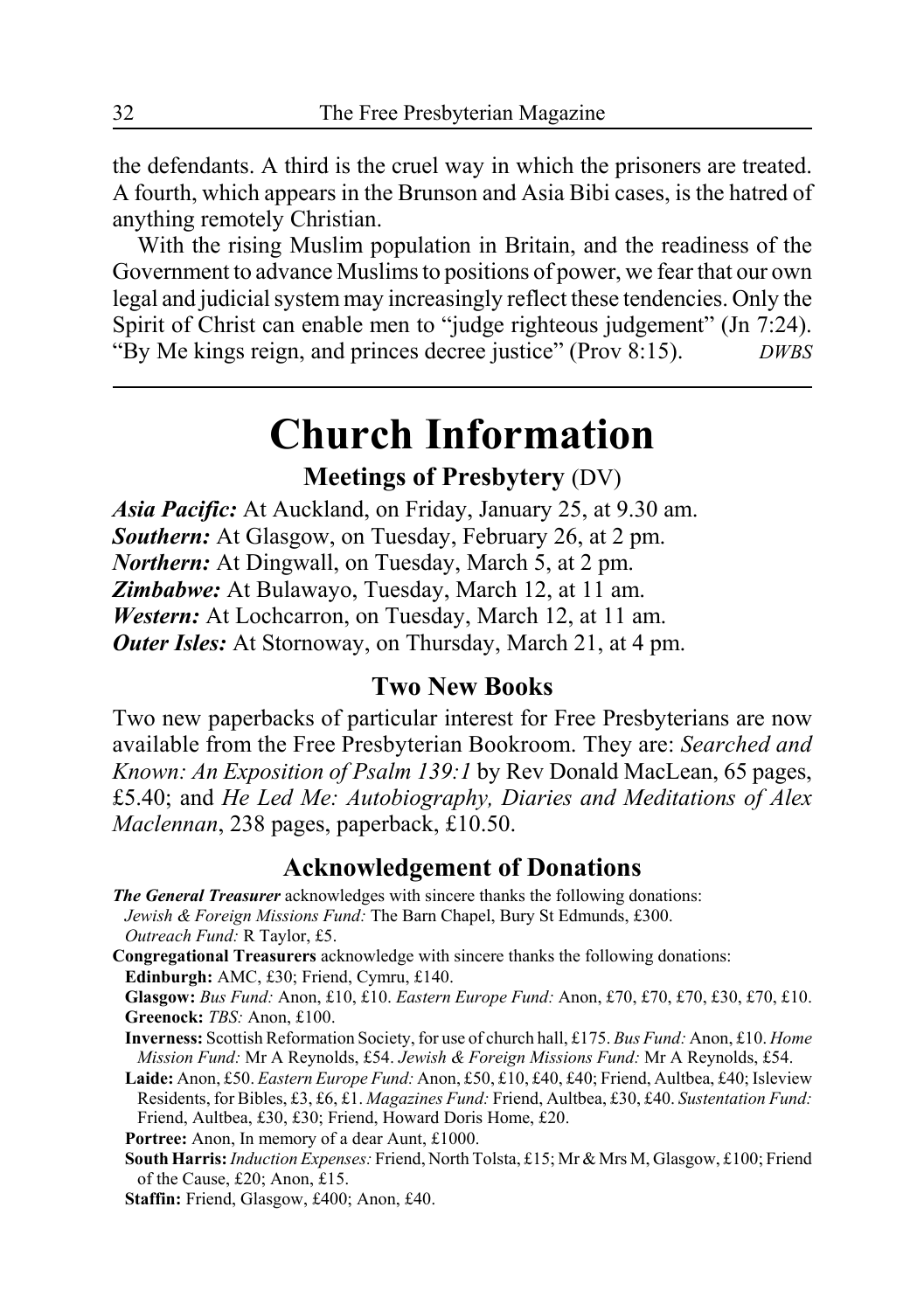### **FREE PRESBYTERIAN PLACES OF WORSHIP**

#### **Scotland**

**Aberdeen:** 2 Alford Place, AB10 1YD, Sabbath 11 am, 6 pm; Tuesday, 7.15 pm. Rev D W B Somerset BSc DPhil, 18 Carlton Place, Aberdeen, AB15 4BQ; tel: 01224 645250.

**Bracadale Duirinish-Strath: Struan:** Sabbath 12 noon. **Glendale** and **Vatten:** Sabbath 6pm, alternately. Thursday 7 pm, rotating between Struan, Vatten and Glendale. Contact Rev I D MacDonald; tel: 01478 612110.

**Dingwall:** Church, Hill Street, IV15 9JP: Sabbath 11 am, 6.30 pm; Wednesday 7.30 pm. **Beauly** (Balblair): Sabbath 6.30 pm, Thursday 7.30 pm. Contact Mr A MacLean: 01349 862855.

**Dornoch:** Sabbath 11.30 am. Manse tel: 01862 810615. **Bonar:** Sabbath 6 pm. Wednesday 7.30 pm (alternately in Dornoch and Bonar). **Lairg:** Church and Manse; **Rogart:** Church; no F P services. Contact Mr A Sutherland; tel: 015494 02115.

**Dundee:** Manse. No F P Church services.

**Edinburgh:** 63 Gilmore Place, EH3 9NU, Sabbath 11 am, 6 pm; Thursday 7.30 pm. Rev D Campbell, 35B Barnton Avenue West, Edinburgh EH4 6DF; tel: 0131 312 8227, e-mail: dcampbell1560@gmail.com.

**Farr** (by Daviot)**:** Sabbath 12 noon. **Tomatin:** Sabbath 12 noon. **Stratherrick:** Sabbath 12 noon. (Each of these services is held once in three weeks as intimated). **Farr:** Thursday 7.30 pm (as intimated). Contact Mr M J Schouten; tel: 01463 221776.

**Fort William:** Monzie Square, Sabbath 11 am, 6.30 pm as intimated. Manse: 15 Perth Place, PH33 6UL; tel: 01397 708553. Contact Mr D A McKinnon. Tel: 01397 702597.

**Gairloch** (Ross-shire): Sabbath 11 am, 6.30 pm. Prayer meeting in **Strath**, Thursday 7.30 pm. Rev A E W MacDonald MA, F P Manse, Gairloch, Ross-shire, IV21 2BS; tel: 01445 712247.

**Glasgow:** St Jude's Church, 137 Woodlands Road, G3 6LE. Sabbath 11 am and 6.30 pm; Wednesday 7.30 pm. Rev R MacLeod, 4 Laurel Park Close, Glasgow, G13 1RD; tel: 0141 954 3759.

**Greenock:** Sabbath 2.30 pm, held in Free Church of Scotland hall, 14 Jamaica Street, PA15 1XX. Sabbath 2.30 pm. Contact Rev R MacLeod; tel: 0141 954 3759.

**Halkirk:** Sabbath 11.30 am; Thursday 7.30 pm. Rev W A Weale, F P Manse, Bridge Street, KW12 6YG; tel: 01847 831758. **Thurso:** Duncan Street; Sabbath 5 pm; **Strathy:** Sabbath: 6 pm (first and third Sabbaths of month).

**Harris (North): Tarbert:** Sabbath 12 noon, 6 pm. **Tarbert** and **Stockinish:** Tuesday 7.30 pm alternately. Rev J B Jardine BD, F P Manse, Tarbert, Isle of Harris, HS3 3DF; tel: 01859 502253, e-mail: northharris.fpc@btopenworld.com.

**Harris (South): Leverburgh:** Sabbath 12 noon, 6 pm; Wednesday 7 pm. **Sheilebost:** as intimated. Rev K M Watkins BA, F P Manse, Ferry Road, Leverburgh, Isle of Harris, HS5 3UA; tel: 01859 520271.

**Inverness:** Chapel Street, IV1 1NA; Sabbath 11 am, 6.30 pm; Wednesday 7.30 pm. Rev K D Macleod BSc, 11 Auldcastle Road, Inverness, IV2 3PZ; tel: 01463 712872.

**Kinlochbervie:** Sabbath 6 pm; **Scourie:** Sabbath 11:30 am, Tuesday 7 pm (as intimated). Contact Mr A Ross; tel 01971 502099. **Kyle of Lochalsh:** Sabbath 6 pm. Manse tel: 01599 534933. Contact Rev D A Ross; tel: 01445 731340.

**Laide** (Ross-shire): Sabbath 12 noon, 6 pm; Wednesday 7.30 pm. Rev D A Ross. F P Manse, Laide, IV22 2NB; tel: 01445 731340. **Lochcarron:** Sabbath 11 am, 6 pm; Wednesday 7 pm. Manse.

**Lochinver:** Church. No F P services at present. Manse.

**Ness:** Sabbath 12 noon, 6 pm; Wednesday 7 pm. Rev A W MacColl MA PhD, F P Manse, Swainbost, HS2 0TA; tel: 01851 810228. **North Tolsta:** Sabbath 12 noon, 6 pm; Thursday 7 pm; 1st Monday of month 7 pm. Manse tel: 01851 890325. Contact Rev J R Tallach; tel: 01851 702501.

**North Uist: Bayhead:** Sabbath 12 noon, 6 pm; Thursday 7.30 pm (fortnightly). Manse tel: 01876 510233. Contact: Rev J B Jardine; tel: 01859 502253.

**Oban:** Church and Manse. No F P services at present.

**Perth:** Pomarium, off Leonard Street. Sabbath 11 am, 6 pm; Wednesday 7.30 pm. Contact Rev D Campbell; tel: 0131 312 8227.

**Portree:** Sabbath 12 noon, 6.30 pm; Wednesday 7 pm.. Rev I D MacDonald, F P Manse, Achachork, Portree, IV51 9HT; tel: 01478 612110. **Raasay:** Sabbath 12 noon, 6 pm. Contact Rev I D MacDonald; tel: 01478 612110.

**Shieldaig:** Sabbath 11 am; **Applecross:** Sabbath 6pm. Tuesday 7 pm (alternately in Shieldaig and Applecross). Shieldaig manse tel: 01520 755259, Applecross manse tel: 01520 744411. Contact Rev D A Ross; tel: 01445 731340.

**Staffin:** Sabbath 12 noon, 5 pm; Wednesday 7 pm. Rev D Macdonald, F P Manse, Clachan, Staffin, IV51 9HY tel: 01470 562243. **Stornoway:** Matheson Road, Sabbath 11 am, 6.30 pm; Thursday 7.30 pm. **Achmore:** Sabbath 12 noon; Tuesday 7 pm. Rev J R

Tallach MB ChB, 2 Fleming Place, Stornoway, HS1 2NH; tel: 01851 702501.

**Tain:** Church and Manse. **Fearn:** Church. No F P services. See Dornoch and Bonar.

**Uig (Lewis) Miavaig:** Sabbath 12 noon Gaelic, 6 pm English; Wednesday 12 noon. Manse tel: 01851 672251. Contact Rev A W MacColl; tel: 01851 810228.

**Ullapool:** Sabbath 11 am, 6 pm; Wednesday 7.30 pm. Manse: Quay Street, IV26 2UE; tel: 01854 612449.

#### **England**

**Barnoldswick:** Kelbrook Road, Sabbath 11 am, 6 pm; Friday 7.30 pm; Wednesday 8 pm, alternately in Sandbach and Gatley. **South Manchester:** Sabbath 6.00 pm, in Trinity Church, Massie Street, Cheadle (entry at rear of building). Contact Mr R Middleton, 2 Emerald Drive, Sandbach, CW11 4ND; tel: 01270 761673.

**Broadstairs:** Sabbath 11 am, 5 pm at Portland Centre, Hopeville Ave, St Peter's; Tuesday 7 pm at Friends' Meeting House, St Peter's Park Rd. Contact Dr T Martin; tel: 01843 866369**.**

**London:** Zoar Chapel, Varden St, E1. Sabbath 11 am, 6.30 pm; Wednesday 7.15 pm. Rev J MacLeod MA, 6 Church Ave, Sidcup, Kent, DA14 6BU; tel: 0208 309 1623.

#### **Northern Ireland**

**Larne:** Station Road. Sabbath 11.30 am, 6.30 pm. Contact Rev R Macleod; tel: 0141 954 3759.